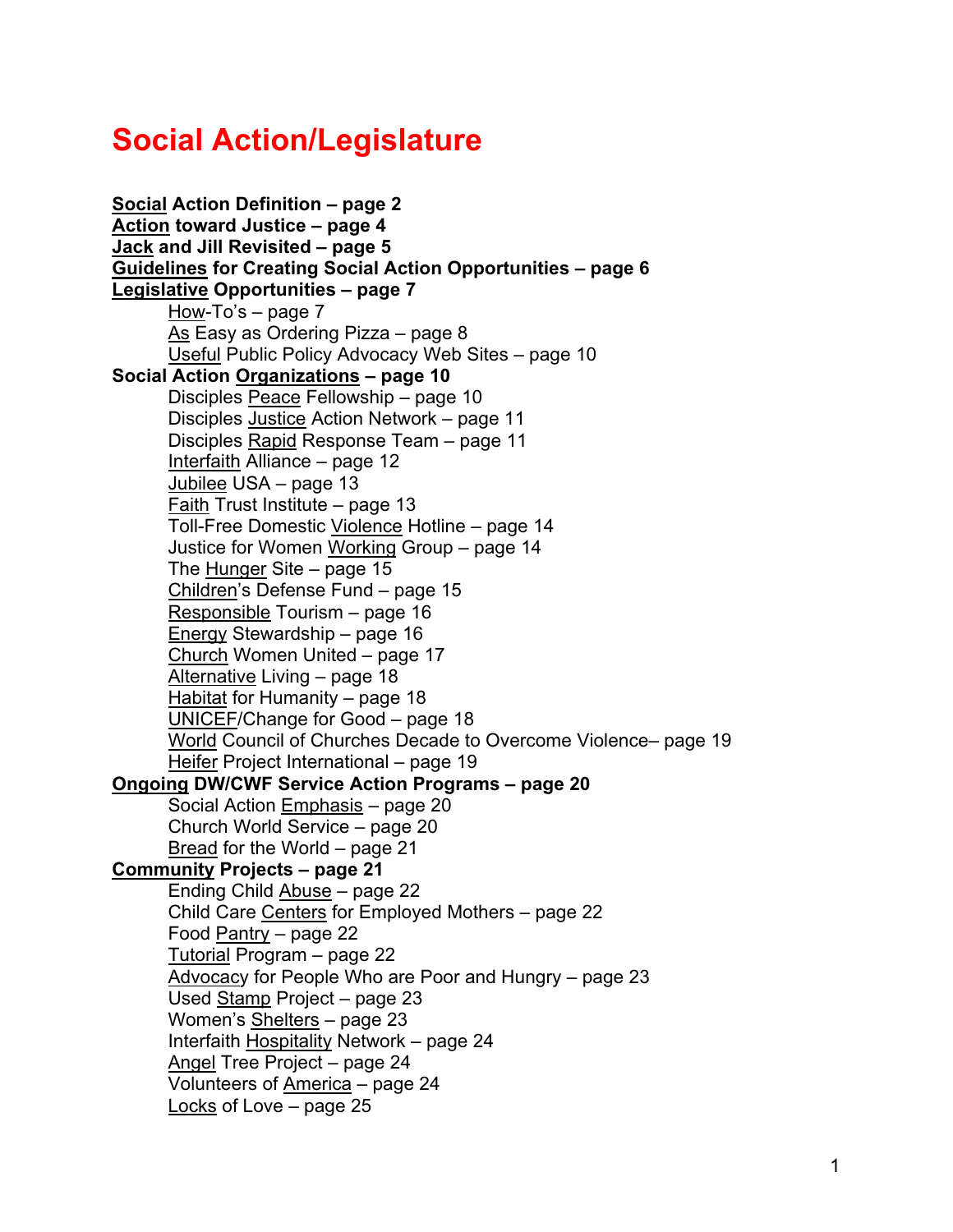<span id="page-1-0"></span>ABC [Quilts](#page-24-0) – page 25 The [Lion](#page-25-0) & Lamb Project – page 26 [Recycling](#page-25-0) Hearing Aids, Eyeglasses, and Cell Phones – page 26 **[Person-t](#page-26-0)o-Person Projects – page 27** Foster [Grandparents](#page-26-0) – page 27 Foster Care [Luggage](#page-27-0) for Kids - page 28 [Hospital/H](#page-27-0)ome Visitation – page 28 [Telephone](#page-28-0) Reassurance – page 29 [Card/](#page-28-0)Note Ministry – page 29 Ministry with [Aging](#page-28-0) – page 29 [Mother-](#page-28-0)to-Mother Ministry – page 29 [CASA](#page-29-0) – page 30 [Girls](#page-30-0) Inc. – page 31 **[Adventures](#page-30-0) in Global and Local Mission – page 31** [Global](#page-30-0) Ministries – page 31 [Inviting](#page-31-0) a Missionary to Your Congregation – page 32 **[Mission](#page-31-0) Trips – page 32** [Woman-](#page-31-0)To-Woman Worldwide – page 32 *Woman-To-Woman Experiences – page 33* Women's Action [Web](#page-32-0) (WAW) – page 33 *Women's Action Web National Experiences – page 34* [Volunteers](#page-33-0) In Mission – page 34

# **Social Action Definition**

Social action is proclaiming the gospel in word and deed. Jesus in his ministry showed what service is by feeding hungry people, healing people who were sick, and caring for people who were needy, poor, and neglected by society. Christian worship, study, witness, and service are not to be separated, for they are the results of a response of faith to God's action in Christ. The Disciples Women/Christian Women's Fellowship (DW/CWF) social action program provides channels of service in the church, community, and world by women who feel a sense of personal responsibility to carry out the mission of Jesus Christ.

We call ourselves Disciples of Christ. We also aspire to be disciples of Christ. Whether we're naming our denomination or proclaiming ourselves students of Jesus, the name implies a desire to model ourselves after Jesus, to examine (and as much as humanly possible) to DO the kinds of things that Jesus did.

Jesus is shown to us as a do-er. Grounded in prayer, quiet time, and alone time, we see Jesus as active in the lives of those who surround him. Quickly leaf through the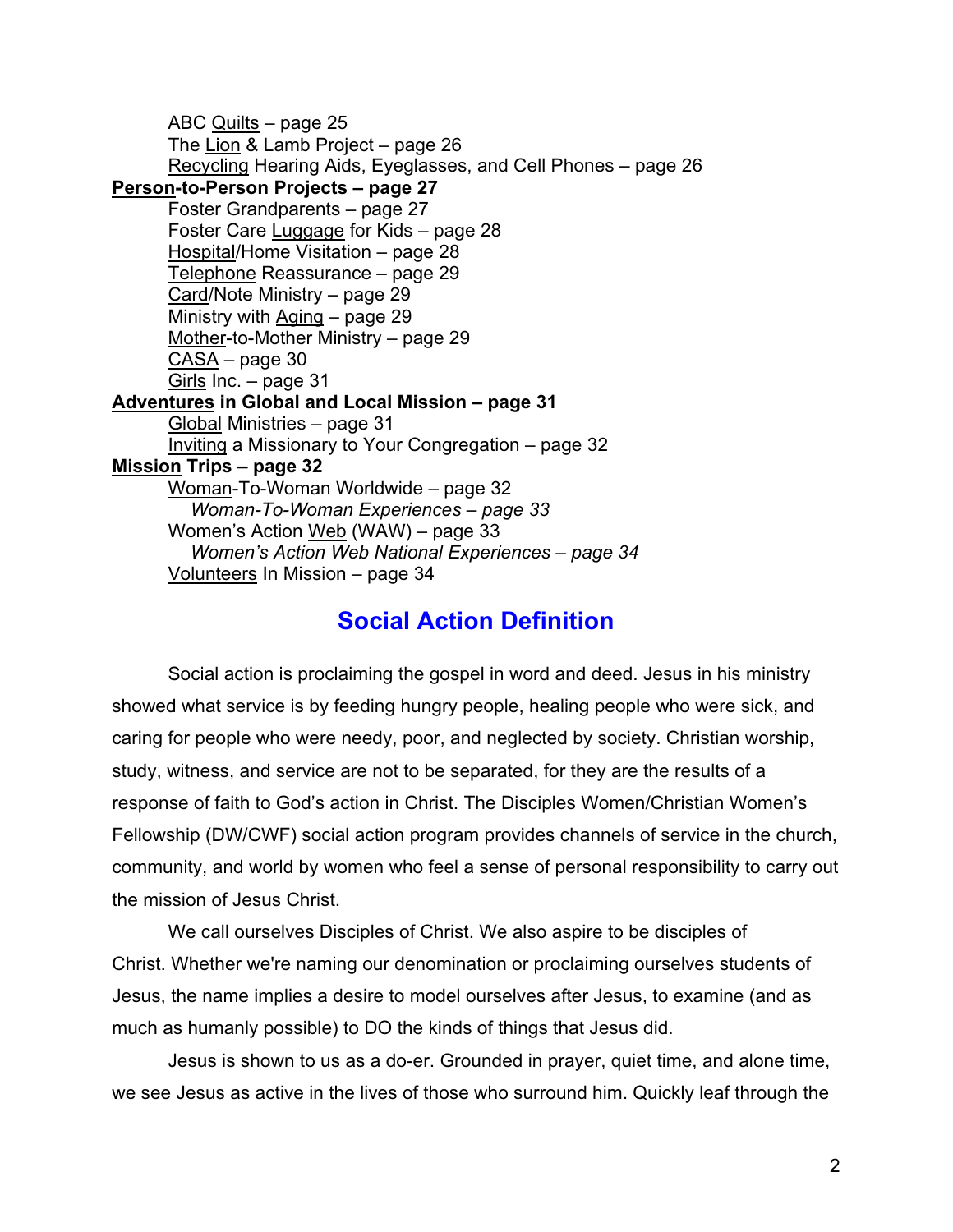gospel of Mark, noticing the name of Jesus and the action verbs that follow. Often described with an adverb indicating speed -- quickly, immediately, with haste, at once - we see chapter after chapter of Jesus doing the thing which helps the one in need. Jesus healing, Jesus feeding, Jesus listening, Jesus touching, Jesus serving in some way: always Jesus doing.

Action, doing, is the logical and faithful step that goes with study and prayer. When we learn about a situation where God's children are in need, when we pray that God will help them with their need, we may feel ourselves being called to be the answer to those prayers for others. **See the next page for a chart** that deals with taking action to move toward justice.

Alexander Campbell said that anyone who knows the gospel and sees the needs of the world is called to ministry. Where are we called today? We could talk about ministry as "service action" or "social action." Action is the key to ministry. There are different responses to the needs that we see around us.<sup>1</sup>

<sup>1&</sup>lt;br><sup>1</sup>Written by Carol Q. Cosby.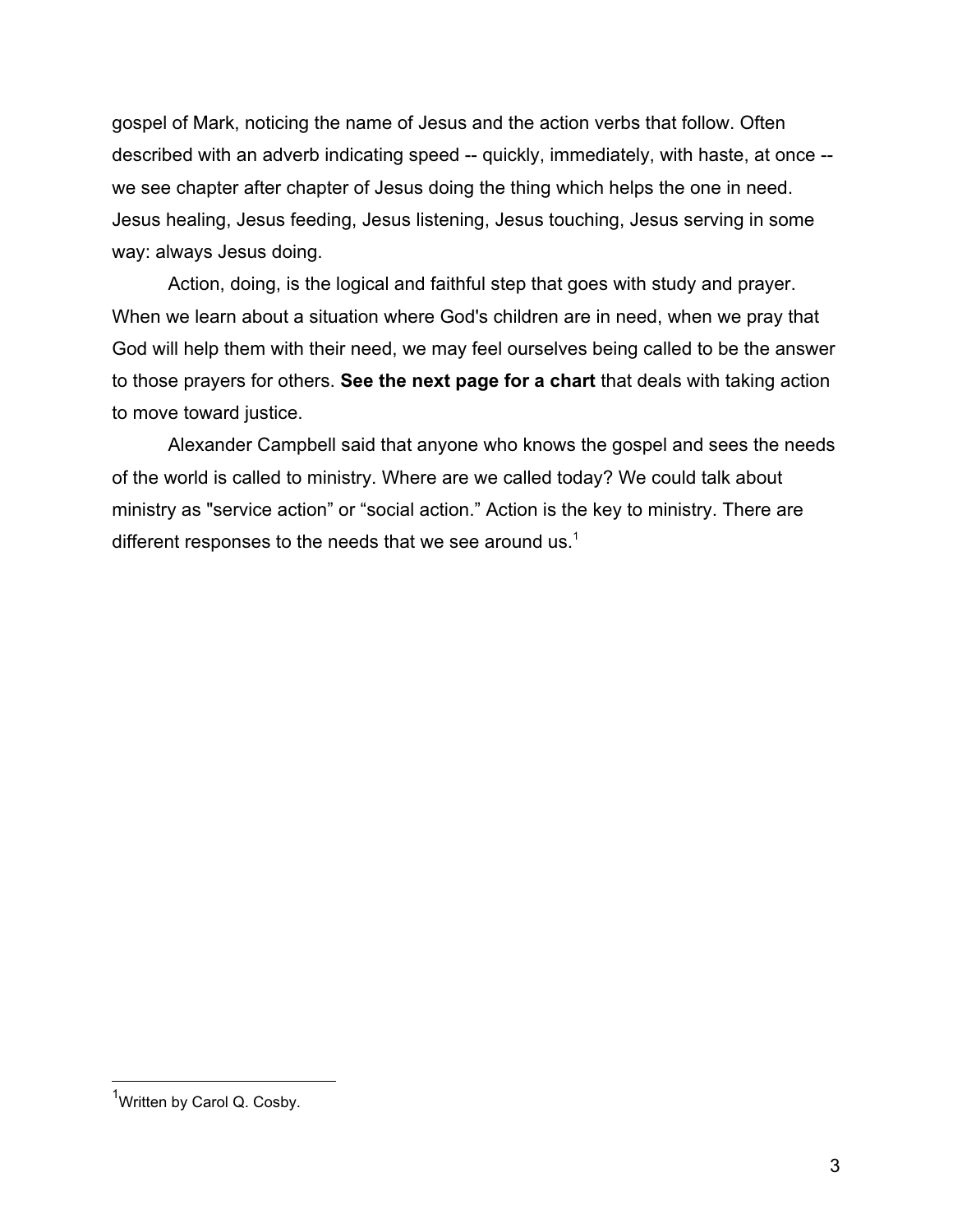# **Action toward Justice**<sup>2</sup>

<span id="page-3-0"></span>

|                                             | <b>CHARITY</b>                                                                                                                                                                   | <b>DEVELOPMENT</b>                                                                                                                                                                                                    | <b>ADVOCACY</b>                                                                                                                                                                                           |
|---------------------------------------------|----------------------------------------------------------------------------------------------------------------------------------------------------------------------------------|-----------------------------------------------------------------------------------------------------------------------------------------------------------------------------------------------------------------------|-----------------------------------------------------------------------------------------------------------------------------------------------------------------------------------------------------------|
|                                             |                                                                                                                                                                                  |                                                                                                                                                                                                                       |                                                                                                                                                                                                           |
| HOW WE VIEW                                 | Circumstances                                                                                                                                                                    | Lack of education                                                                                                                                                                                                     | Exploitation by dominant                                                                                                                                                                                  |
| <b>CAUSES OF</b><br><b>POVERTY</b>          | beyond their<br>control - Bad luck                                                                                                                                               | Lack of resources                                                                                                                                                                                                     | group. Unjust structures<br>value profits over people,<br>white people over people of<br>color, men over women,<br>adults over children.                                                                  |
| <b>GOALS</b>                                | To relieve<br>suffering, to help<br>needy                                                                                                                                        | To make existing<br>structures work more<br>fairly; to help people<br>help themselves; to<br>provide equal rights and<br>equal opportunity.                                                                           | To build new economic,<br>political, legal, and<br>educational structures<br>without domination with<br>equitable styles of<br>leadership, governance,<br>work, and organization that<br>foster community |
| <b>ACTIONS</b>                              | Giving of Fish                                                                                                                                                                   | Teaching to Fish                                                                                                                                                                                                      | Removing barriers: Giving all<br>access to the fish                                                                                                                                                       |
|                                             | Soup kitchens,<br>homeless shelters,<br>Meals on Wheels,<br>clothing drives,<br>clinics, childcare,<br>refugee centers,<br>famine relief,<br>Christmas<br>baskets<br>No conflict | Job training, legal aid,<br>advocacy to change<br>laws and budgets,<br>mentoring women for<br>access to system,<br>halfway houses, welfare<br>reform, low-income<br>housing, individual<br>empowerment<br>No conflict | Setting up co-ops, teaching<br>and affirming equality,<br>challenging racism, sexism,<br>ageism, etc., nonhierarchical<br>institutions and education<br>Conflictual                                       |
| <b>TYPE OF</b><br>CHANGE<br><b>INVOLVED</b> | <b>Functional change</b>                                                                                                                                                         | <b>Functional change</b>                                                                                                                                                                                              | Structural change                                                                                                                                                                                         |

 <sup>2</sup> Chart available from Office of Disciples Women.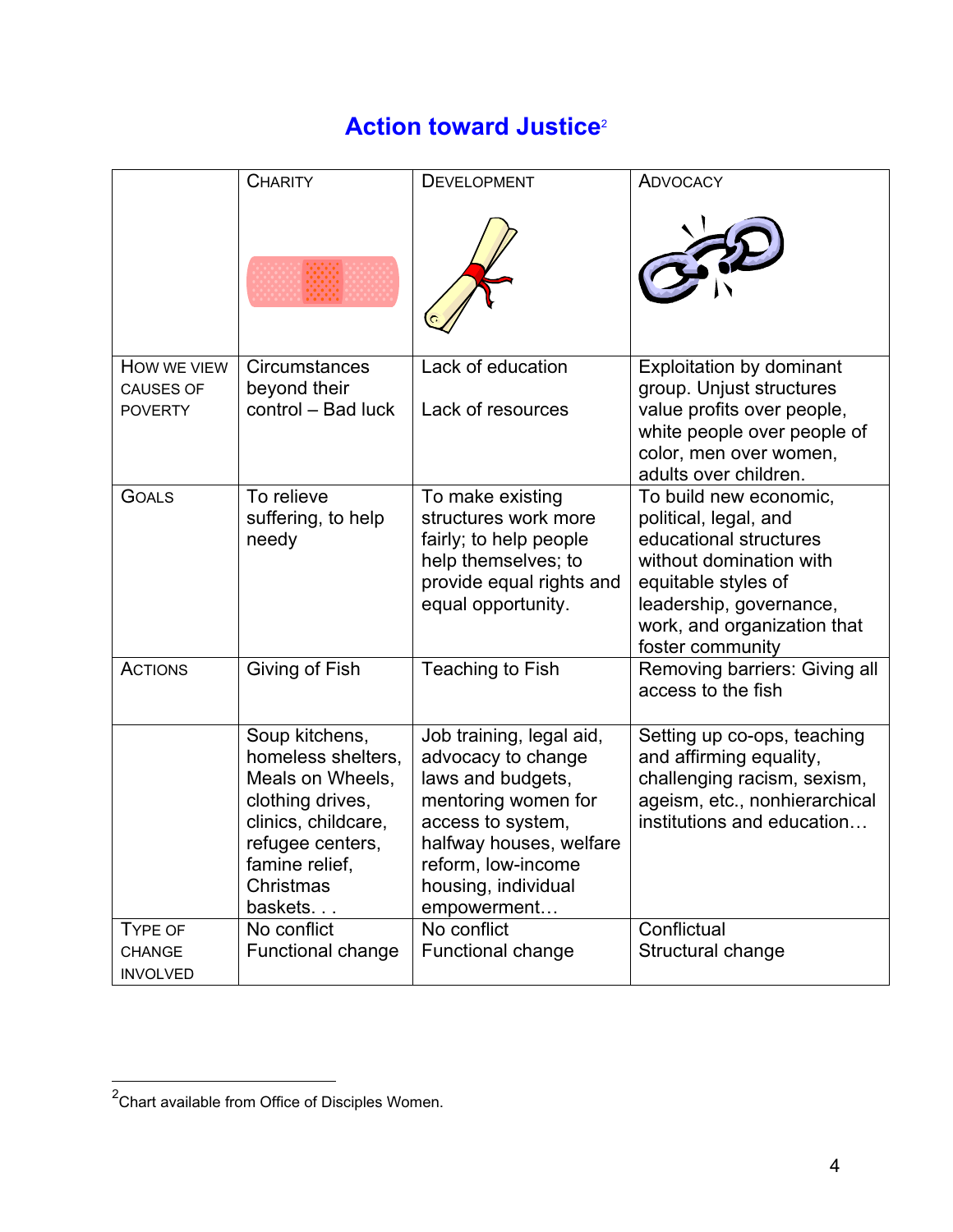<span id="page-4-0"></span>Service, charity, the "Band-Aid" approach—this kind of action is certainly needed, and it is what women of the church have always done very effectively. Study of the action chart shows us that if we want to change the system and structure so that people can take care of their own needs, then our action should also include helping people develop their skills and advocating for systemic change that will remove barriers. The term "social action" covers this wider range of action.

Others have noted the connection between our faith and helping others. St. Francis of Assisi tells us, "Preach the gospel every day; use words if you have to." A Chinese proverb says, "If you want happiness for an hour, take a nap. If you want happiness for a day, go fishing. If you want happiness for a month, get married. If you want happiness for a year, inherit a fortune. If you want happiness for a lifetime, help someone else."

And Jesus, who asks us to be his disciples, says, "Feed my sheep" and gives us many examples of how to do that. The model Jesus shows us is one of putting our hands and feet where our hearts and minds are, following our souls with our soles—social action.

# **Jack and Jill Revisited**<sup>3</sup>

Jack and Jill came down the hill, toting sandwiches and punch;

taking a table under a maple, they spread out a picnic lunch.

These lovers two had a charming view of a swiftly flowing stream,

 but their bliss was thrown amiss by the sound of a human scream. Above the waves then they gazed on a frantic, furtive hand,

 in great fright they viewed the plight of a definitely drowning man. Jack jumped in and swam to him cutting water like a knife,

grabbing a hand, dragging to land, he brought him back to life.

Tired and still, Jack and Jill recovered on the shore;

then Jill yelled clear, "Jack, come here! I see yet one more!"

A woman instead, again nearly dead, her skin was turning blue,

Jill gave a shriek, jumped in the creek; they saved this life too.

 <sup>3</sup> Copyright 1991 by Fred Spannaus, used by author's permission.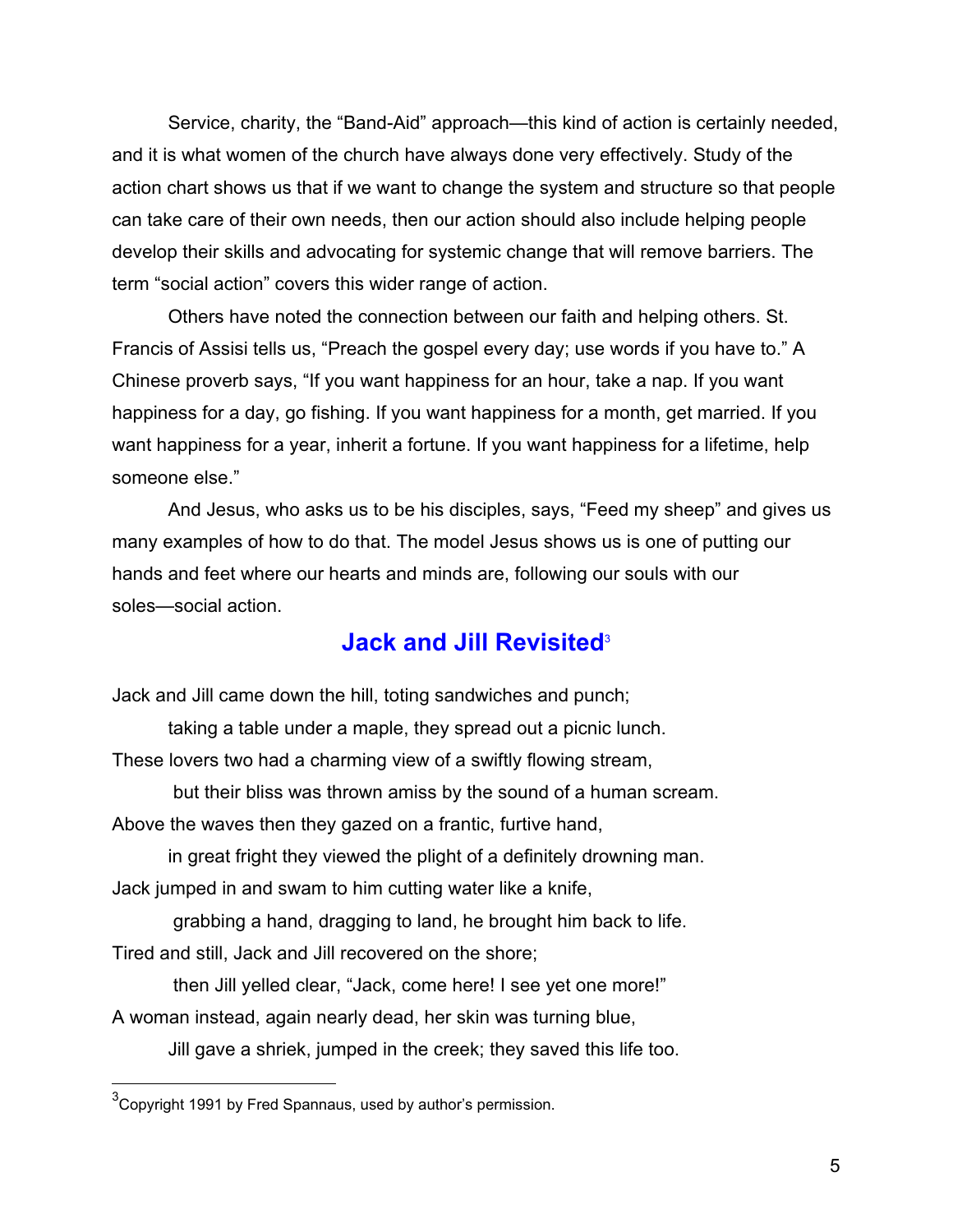<span id="page-5-0"></span>Then came another, a darling young mother, they hurried in vain to save;

every minute, a new victim in it! Oh, Jack and Jill were so brave.

Throughout the day, this tragic play happened again and again;

 the clock struck four, they'd rescued a score of perishing women and men. Then Jill jumped free and suddenly started to stalk away.

Jack moaned low, "Jill, you can't go! We're needed here to stay!"

Said Jill with a wave, "You work to save, you hold them while they shiver,

I'm going 'round to higher ground, find who's throwing them in the river!"

# **Guidelines for Creating Social Action Opportunities**<sup>4</sup>

- Investigate projects before investing your time, energy, and money. Is the project needed and, if so, by whom? What difference can we make?
- Pray for God's guidance as you decide what to do and offer each to God as an act of worship.
- To avoid frustration, secure accurate information and keep other women informed as to the results of your work. Don't drag projects on until everyone is worn out with them.
- Challenge the women of your congregation with action/service projects that relate to the year's study materials.
- Provide variety by balancing local/community projects with regional/global projects.

The following are ideas and resources for you and the women of your churches to address the needs of the community at every level: charity, development and advocacy. For more ideas, check the discipleswomen.org Web site, the *Resources for Leaders (Annual Manual for Leaders)* and the *New Day* magazine "Can-Do's."

 <sup>4</sup> From 2004-2005 Resource Book for Women of the Christian Church (Disciples of Christ) Kentucky.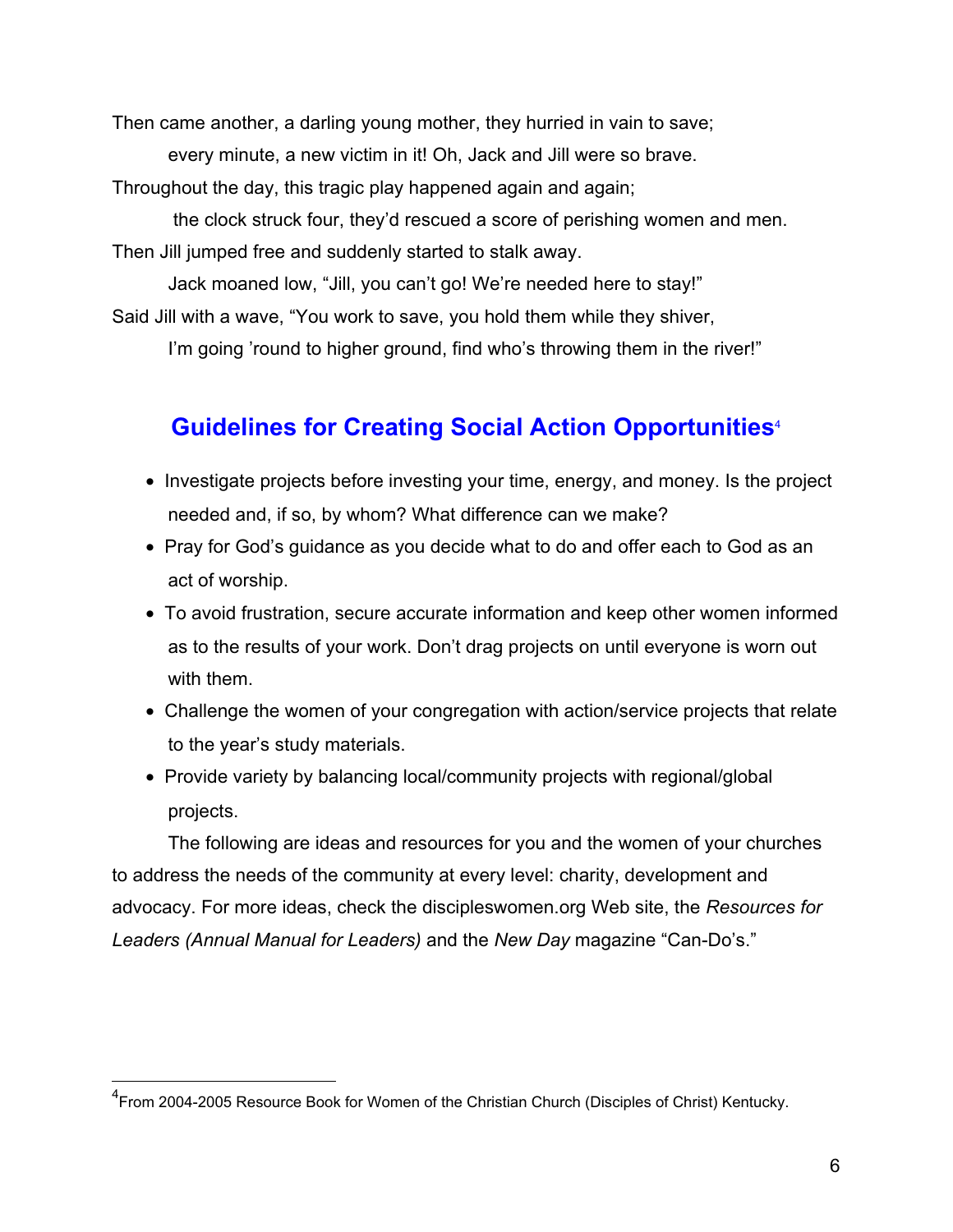# **Legislative Opportunities**

# <span id="page-6-0"></span>**How-Tos**

1. **Join** a legislative network

### 2. **Read, learn, inform**

*Read* a variety of sources about issues of economic justice, civil rights, and individual freedoms, education, housing, hunger, health care, child care, etc. as well as foreign policy.

*Learn* what action is expected or taking place related to these issues. Use Church Women United's Updates on Legislative Issues, the League of Women Voters, Bread for the World, Children's Defense Fund, etc. as your resources. Your local League of Women Voters or library reference desk can give you the names and addresses of the appropriate public officials. Web sites also can connect you with current information about many topics.

*Inform* others when it's the right time to send a letter or make a telephone call.

3. **Establish** a network by means of a phone tree.

HINT: When there is need for a legislator to hear many voices, take a stack of postcards to a meeting. Give the background information needed, suggest two or three sentences as the text, have the name and address of the appropriate legislator, offer a prayer of dedication, collect the cards, and mail them right away. This is an easy and effective way of getting response from your members. They will appreciate your helping them to be participating citizens.

4. **Act** using the following advocacy ideas.

What does advocate mean?

(Verb) To speak, plead, or argue in favor of.

(Noun) One that argues for a cause; a supporter or defender; an advocate of civil rights. One that pleads in another's behalf; an intercessor; advocates for abused children and spouses.<sup>5</sup>

 <sup>5</sup> *The American Heritage Dictionary of the English Language*, 4th ed. (New York: Houghton Mifflin Co., 2000).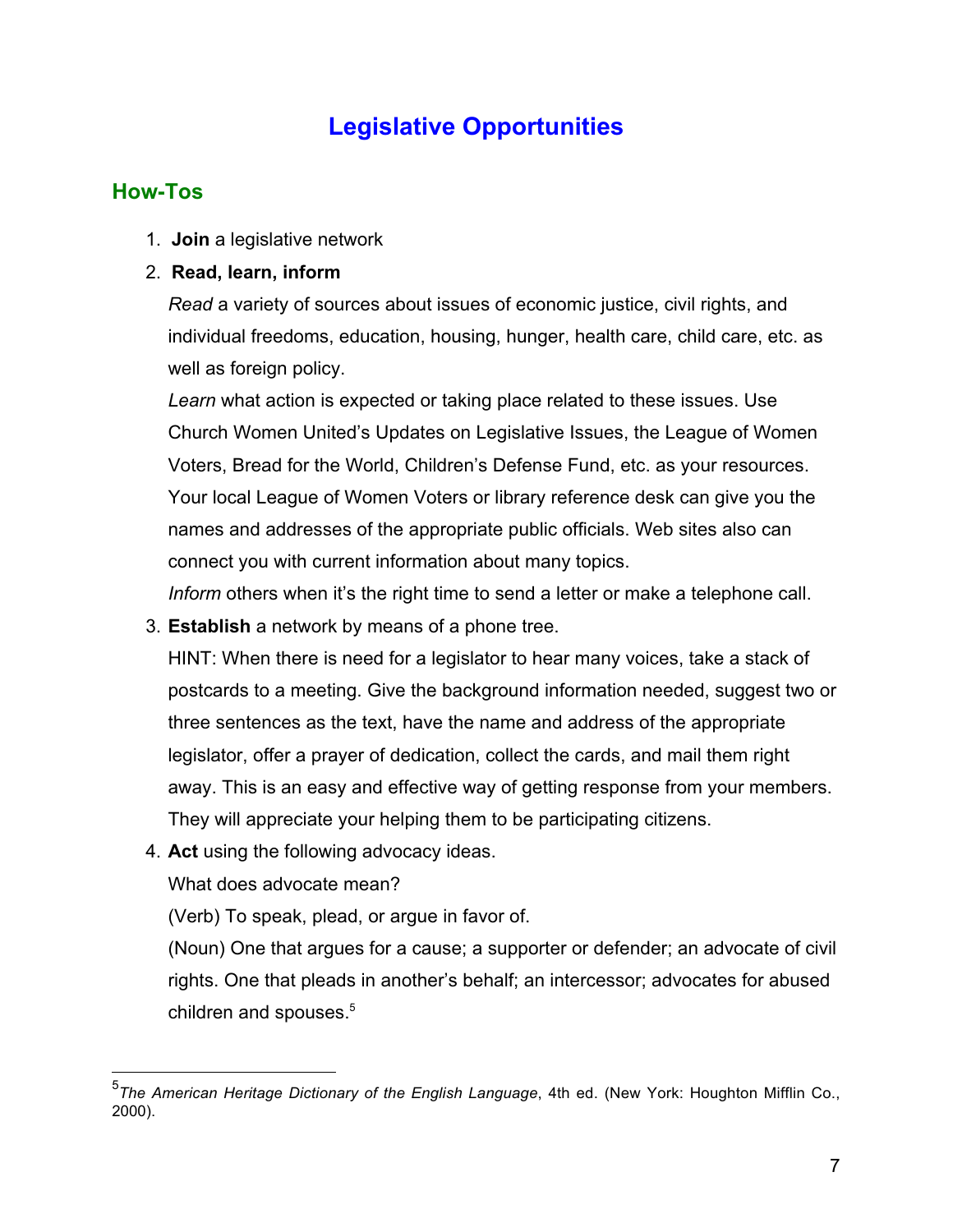<span id="page-7-0"></span>"Speak out for those who cannot speak, for the rights of all the destitute. Speak out, judge righteously, defend the rights of the poor and needy."

(Proverbs 31:8–9)

**REMEMBER:** I may be only ONE—but I am ONE, and when one and one and one write letters, make phone calls, pray, and ACT, their voices will be heard and God's shalom will be a step nearer to reality.

For further information please contact:

Office of Disciples Women Disciple Home Missions P.O. Box 1986 Indianapolis, IN 46206-1986 1-888-346-2631

# **As Easy as Ordering Pizza . . .**

### **Lobbying your legislator by phone is as easy as ordering pizza!**

**KNOW:** your legislator's name. You can phone the county election bureau and give them your precinct number from your voting card, or just your address, and they can tell you your legislative district number. The League of Women Voters or the headquarters for any political party can tell you who the three legislators are (two senators, one representative). They won't think you're dumb for not knowing – they'll think you are savvy for finding out.

**DIAL:** (202) 224-3121

**SAY:** "I want to speak to Representative **SAY:** "I want to speak to Representative

Or: "I want to speak to Senator **business** 's aide."

**GIVE:** your name and address.

**LEAVE:** your one-sentence message. For example: "I want you to sponsor and vote for HB \_\_\_\_\_\_\_\_ to fund programs to help displaced homemakers." Or "Please have Senator \_\_\_\_\_\_\_\_\_\_\_\_\_\_\_\_\_ drop me a note to let me know what is happening to SB \_\_\_\_\_\_\_\_\_\_\_."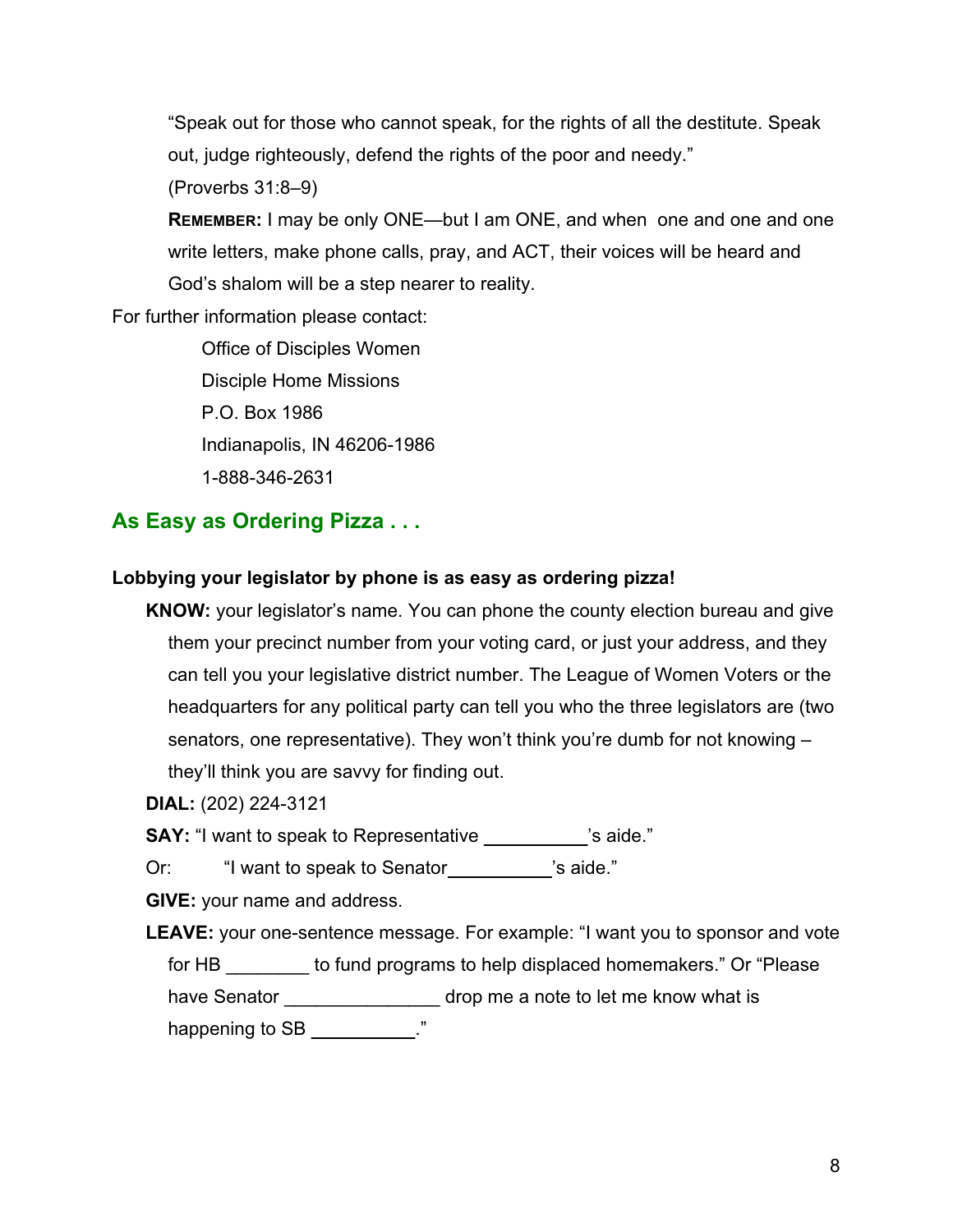#### **The easiest letter you've ever written:**

#### *Address*

The Honorable (full name of Senator) United States Senate Washington, DC 20515

#### *Or*

The Honorable (full name of Representative) United States House of Representatives Washington, DC 20515

*Or*

The President The White House Washington, D.C. 20500 Dear Mr. President:

Very respectfully yours,

#### **The Visit**

Make an appointment – just as if you were making an appointment with your hairdresser (same steps 1–3 as the pizza example).

- Go in pairs if you can; it's easier to keep the conversation going. But don't be nervous either way. These folks know less about the issue (being a displaced homemaker or whatever) than you do: you're the expert.
- Your message is that people like you need this bill and are watching how she (or he) votes on it. Don't plan to be longer than fifteen minutes; it is easier on you and keeps your talk to the point. Say the same three-paragraph message you gave in the letter. Then ask what they will do to help. Press for a specific commitment. When you leave, thank them for their time.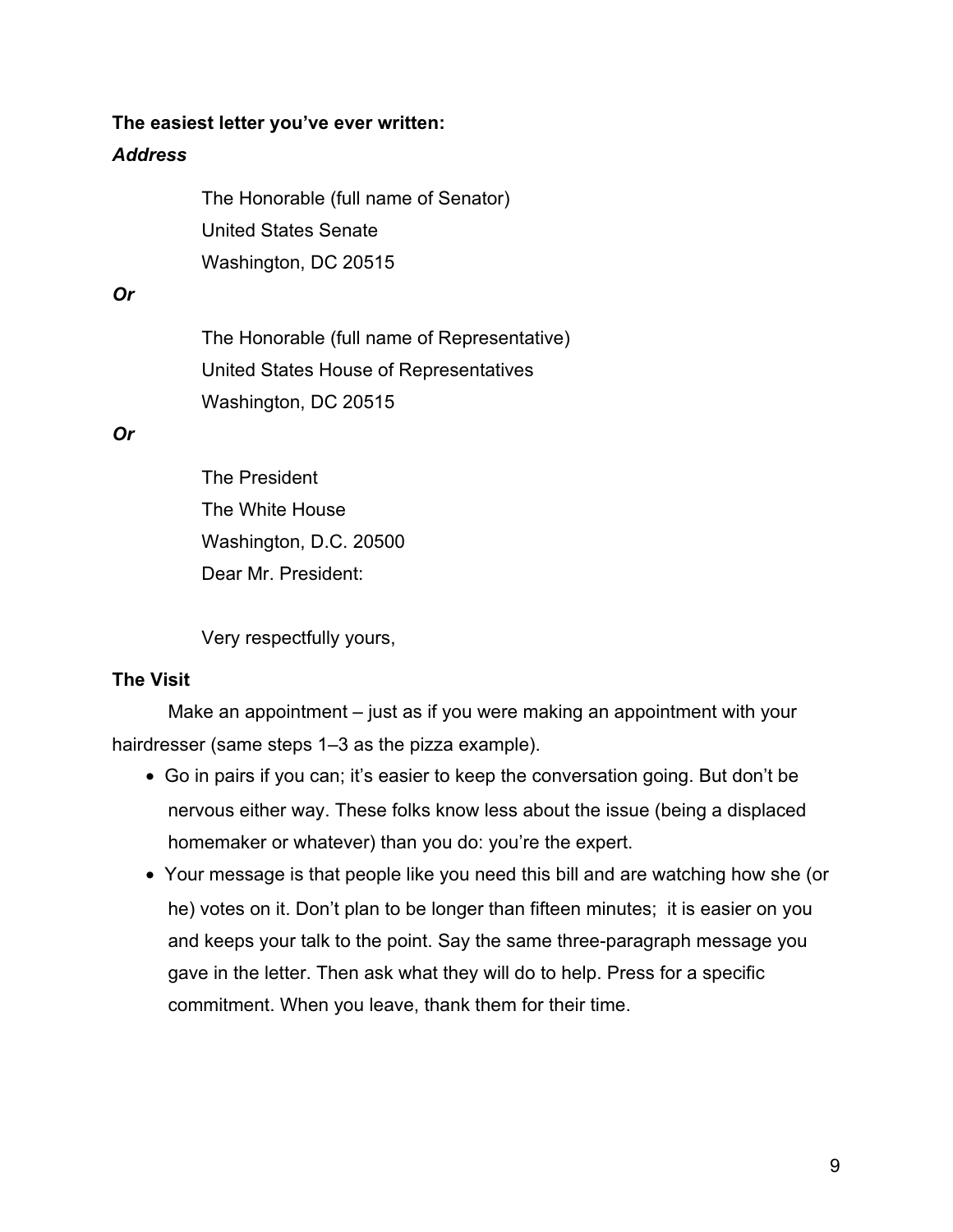# <span id="page-9-0"></span>**Useful Public Policy Advocacy Web Sites**

| www.whitehouse.gov                                                     | <b>White House</b>                                    |  |  |  |
|------------------------------------------------------------------------|-------------------------------------------------------|--|--|--|
| www.senate.gov                                                         | Senate                                                |  |  |  |
| www.house.gov                                                          | House of Representatives                              |  |  |  |
| www.un.org                                                             | <b>United Nations</b>                                 |  |  |  |
| http://thomas.loc.gov                                                  | "Thomas" Legislative Information on the Internet      |  |  |  |
| www.access.gpo.gov                                                     | U.S. Government Printing Office                       |  |  |  |
| www.fedworld.gov                                                       | <b>Fedworld Information Network</b>                   |  |  |  |
| <b>National Coalition for the Homeless</b><br>www.nationalhomeless.org |                                                       |  |  |  |
| www.politicalindex.com                                                 | <b>National Political Index</b>                       |  |  |  |
| www.cq.com                                                             | <b>Congressional Quarterly</b>                        |  |  |  |
| www.allpolitics.com                                                    | <b>CNN/Time All Politics</b>                          |  |  |  |
| www.bread.org                                                          | Bread for the World with hunger news and advocacy     |  |  |  |
|                                                                        | tools                                                 |  |  |  |
| www.newslink.org                                                       | A link to thousands of national and local newspapers, |  |  |  |
|                                                                        | magazines and radio/TV sites                          |  |  |  |
| www.ncccusa.org                                                        | <b>National Council of Churches</b>                   |  |  |  |
| www.churchwomen.org                                                    | <b>Church Women United</b>                            |  |  |  |
| www.disciples.org                                                      | Christian Church (Disciples of Christ)                |  |  |  |
| www.homelandministries.org<br><b>Disciples Home Missions</b>           |                                                       |  |  |  |

• <www.lwv.org> League of Women Voters

# **Social Action Organizations**

# **Disciples Peace Fellowship**

#### <http://www.homelandministries.org/DPF/index.htm>

In 1935, seventy-five persons concerned about peace met at the Convention of the Christian Church (Disciples of Christ) in San Antonio, Texas. The result was the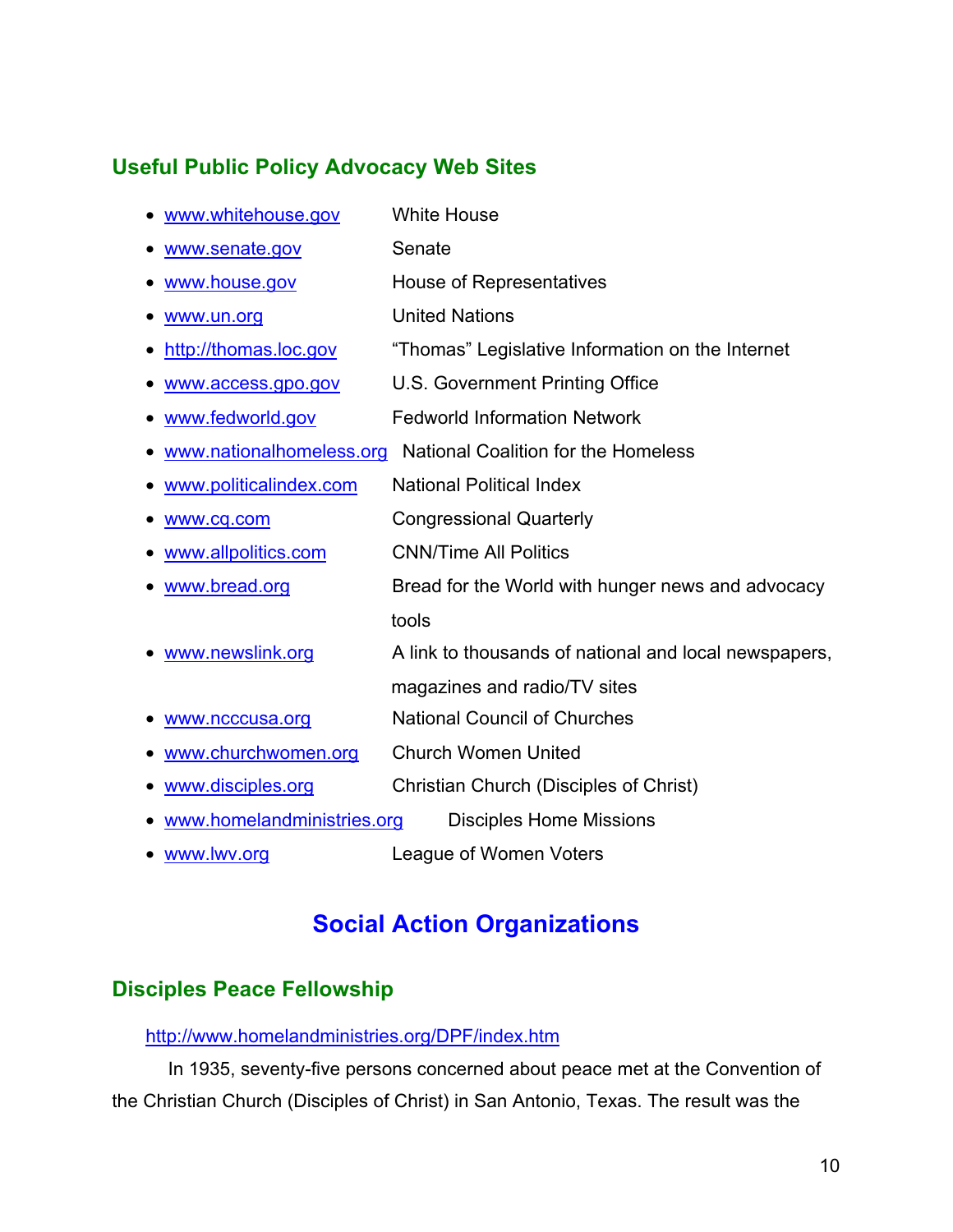<span id="page-10-0"></span>formation of Disciples Peace Fellowship (DPF). It is the oldest peace organization of its type in any denomination. DPF carries out its vision for peace and justice as a volunteer organization whose members, friends, and congregations support its work. It receives no direct allocations or funding through Disciples Mission Fund. Disciples Home Missions provides staff support and financial services.

While DPF works on a wide range of peace and justice issues, it is currently placing emphasis on four areas:

- 1. demilitarization and the nuclear threat
- 2. abolishing the death penalty
- 3.. justice in *maquiladora* plants along U.S.-Mexico border
- 4. corporate responsibility for financial investments by the church and individuals

# **Disciples Justice Action Network**

#### <http://www.djan.net/about.htm>

Disciples Justice Action Network (DJAN) is a multi-racial grassroots network of individuals, congregations, and organizations within the Christian Church (Disciples of Christ), all working together for greater justice and peace in our church, our nation, and our world. DJAN was established in 1996 to encourage public witness.

# **Disciples Rapid Response Team**

### <www.homelandministries.org/PublicWitness/RapidResponse.htm>

#### **Why a Disciples Rapid Response Team?**

- To assist Disciples in acting on their faith.
- To encourage and support Disciples to become more involved in social action by speaking out about their concerns.
- To provide Disciples a vehicle for quick responses to legislative actions.
- To influence legislation.
- Empower Disciples to make a difference.
- To help deepen Disciples' understanding of the issues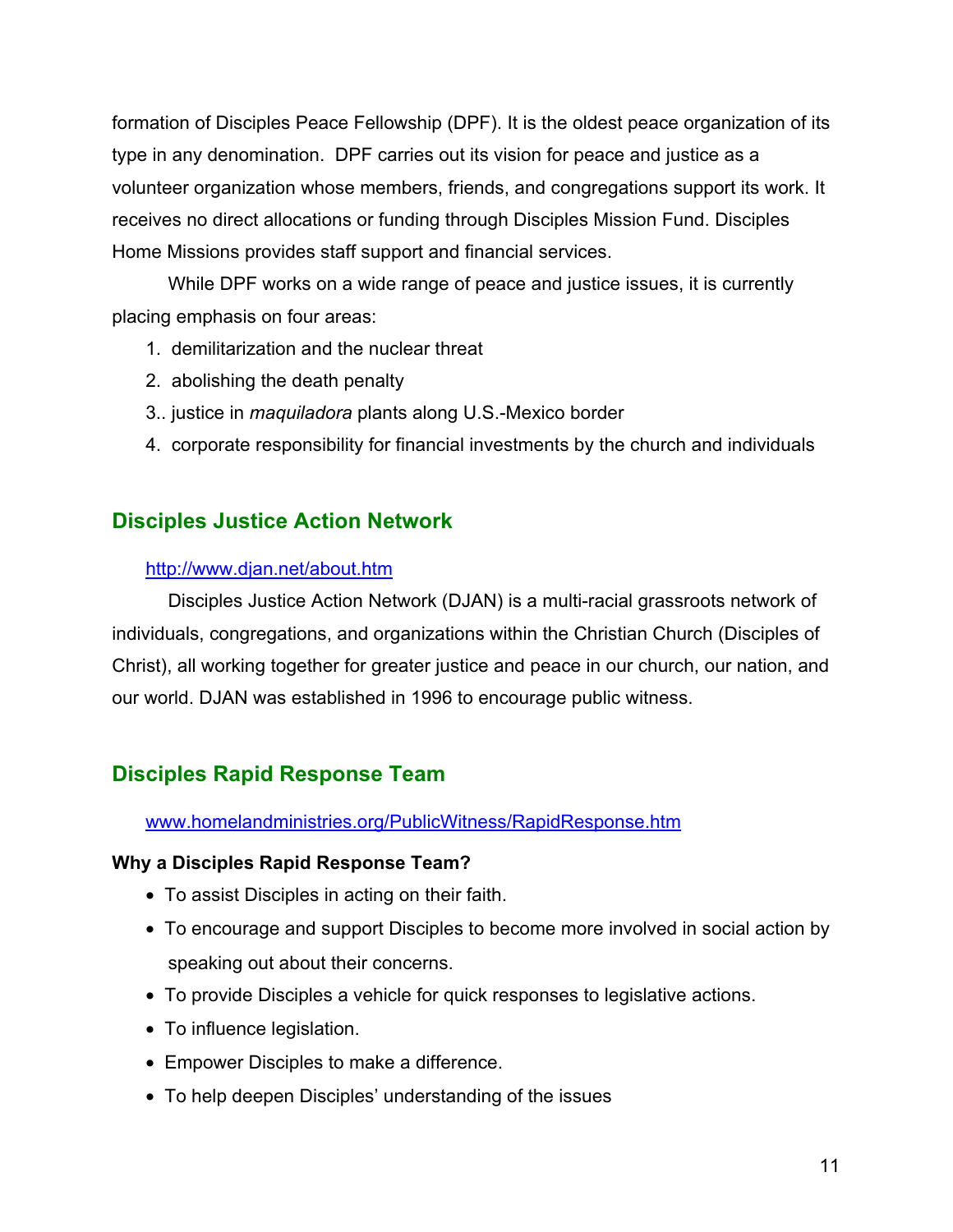#### <span id="page-11-0"></span>**How does the Rapid Response Team work?**

As action alerts and legislative bulletins come in from various sources, we will send you information. Then you can choose to write, call, or e-mail your legislator and local media to express your opinion. That's all there is to it! You participate whenever you want and as frequently as you want.

#### **For more information contact:**

| <b>Rapid Response</b> | Peace and Justice Network |
|-----------------------|---------------------------|
| DHM                   | <b>Global Ministries</b>  |
| Lois Robinson         | <b>Marianne Collar</b>    |
| $(317)$ 713-2644      | $(317)$ 713-2574          |

### **Interfaith Alliance**

#### <www.interfaithalliance.org>

The Interfaith Alliance was founded in 1994 by an interfaith group of religious leaders who work to promote cooperation around shared religious values to strengthen the public's commitment to the American values of civic participation, freedom of religion, diversity, and civility in public discourse and to encourage the active involvement of people of faith in the nation's political life. The Interfaith Alliance consists of local religious leaders and activists, some with years of political experience, some just starting out. They work in their communities, in state capitals, in Washington, and wherever else their voice is needed.

People of faith and good will, united to:

- Promote democratic values
- Defend religious liberty
- Challenge hatred and religious bigotry
- Reinvigorate informed civic participation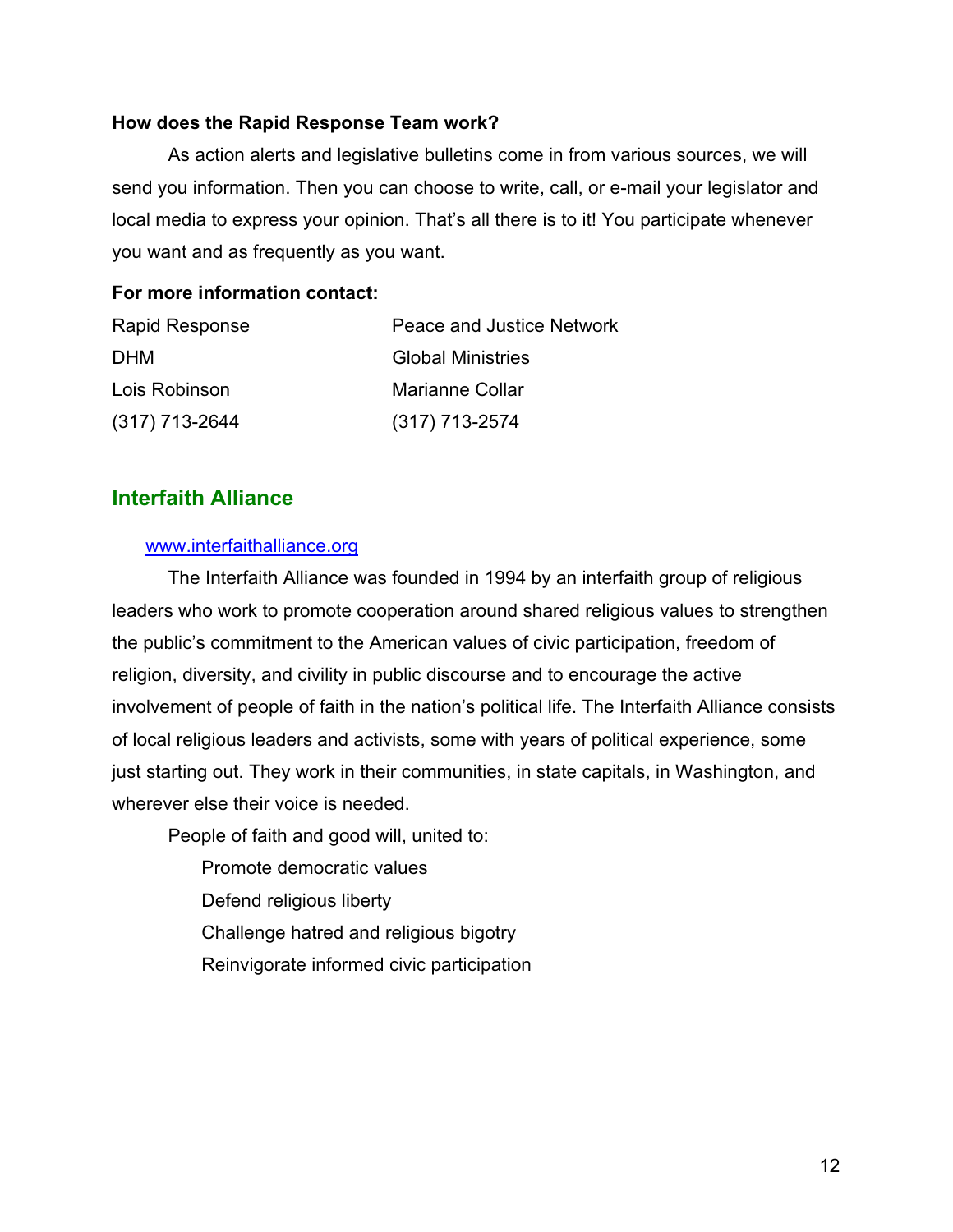### <span id="page-12-0"></span>**Jubilee USA**



222 E. Capitol Street NE Washington, DC 20003 (202) 783-3566

The Jubilee USA Network is made up of faith-based groups and nongovernmental organizations working to break the chains of debt. They are calling for cancellation of the crushing and illegitimate debts of the most heavily indebted countries, without harsh World Bank and International Monetary Fund conditions, but with full accountability to civil society in each country. They are part of the global Jubilee movement that is now active in more than sixty-five countries.

# **Faith Trust Institute**

(Formerly the Center for the Prevention of Sexual and Domestic Violence) <http://www.faithtrustinstitute.org/>

This name adds the element of faith-based mission, while the new tagline, "Working together to end sexual and domestic violence," describes succinctly what the organization does. While its name has changed, its mission has not. Faith Trust Institute continues to be a leader in providing training and educational resources for clergy, lay leaders, seminary faculty, chaplains, policy makers of religious institutions, and community advocates on the faith aspects of sexual and domestic violence.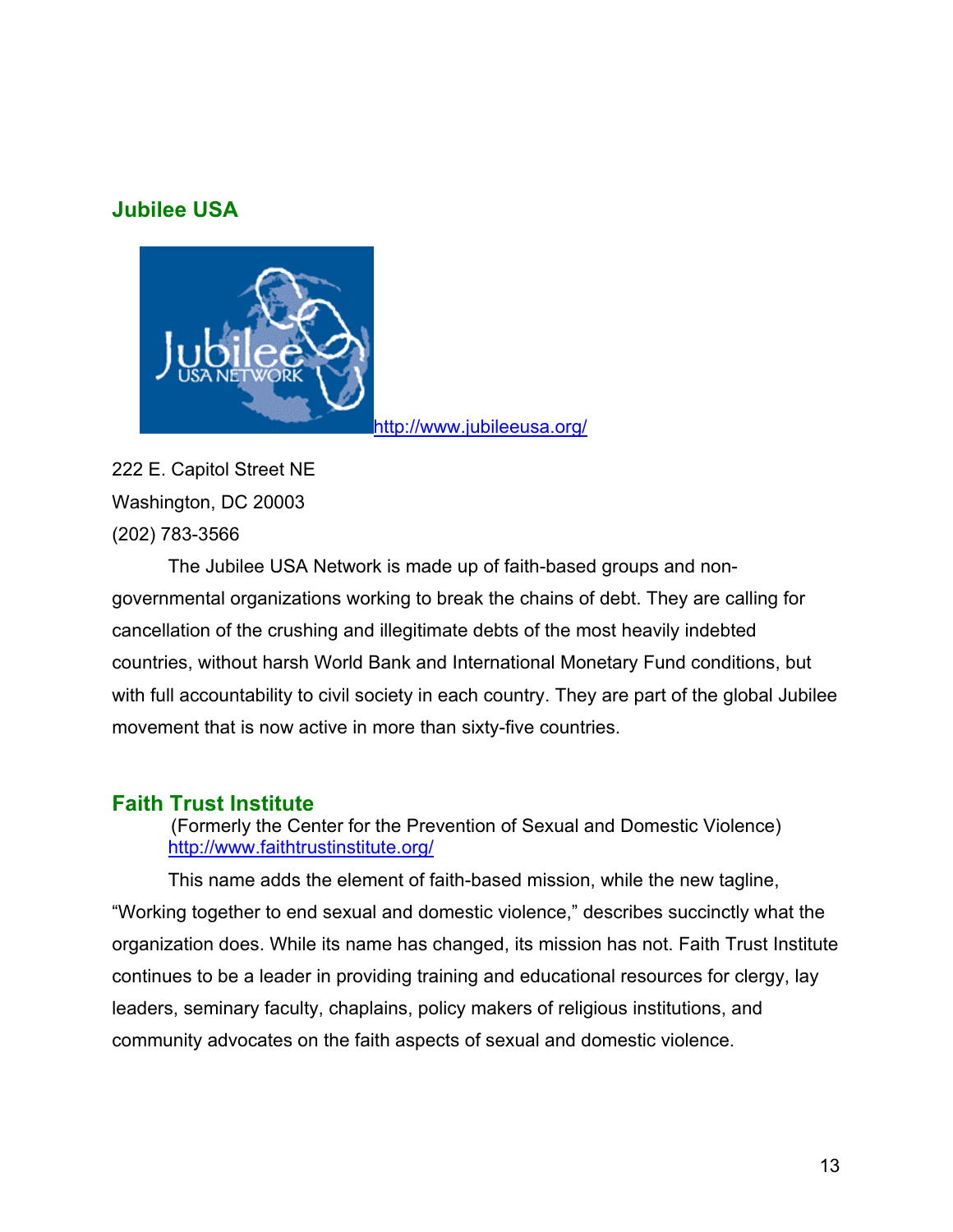### <span id="page-13-0"></span>**Toll-Free Domestic Violence Hotline**

Multi-lingual help is available by calling 1-800-799-SAFE (7233) TDD for the Hearing Impaired: 1-800-787-3224

Victims and concerned friends can receive instant counseling services as well as information about local resources, shelters, etc.

### **Justice for Women Working Group**

#### <www.ncccusa.org/nmu/jw.html>

Justice for Women has made poverty mobilization a major priority and published a resource in August 2001, "Staying on Course, Navigating the Shifting Tides of Government and Church Partnerships." Distribution to date includes denominational women's programs, hunger and economic justice networks, and some regional and local ecumenical partners. Single copies are available on request and multiple copies at cost; it may also be downloaded from NCCC Web site. Justice for Women is identifying key locations at which to hold Women in Poverty hearings where model projects (best and promising practices) can be identified and celebrated. A summary of the data gathered will be prepared.

Justice for Women has prepared the publication of *Women at the Well* Volume 2. Volumes 1 and 2 are available from Judson Press.

AFRUS-Aids is a new initiative that is developing into a partnership of faith-based and NGO organizations with strong women's networks in Africa. Through the All Africa Conference of Churches and Groots International and with partners in the United States and Africa, this emerging partnership will identify small grassroots women's projects that tackle the HIV/AIDS challenge and advocate for funding from a variety of sources, including the UN Development Programme. There is a Women and AIDS brochure available at the Office of Disciples Women (ODW).

Also in planning is a new initiative for involving young adult women in ecumenical life, building on challenges that emerged from the WCC Ecumenical decade of Churches in Solidarity with Women, 1988–98.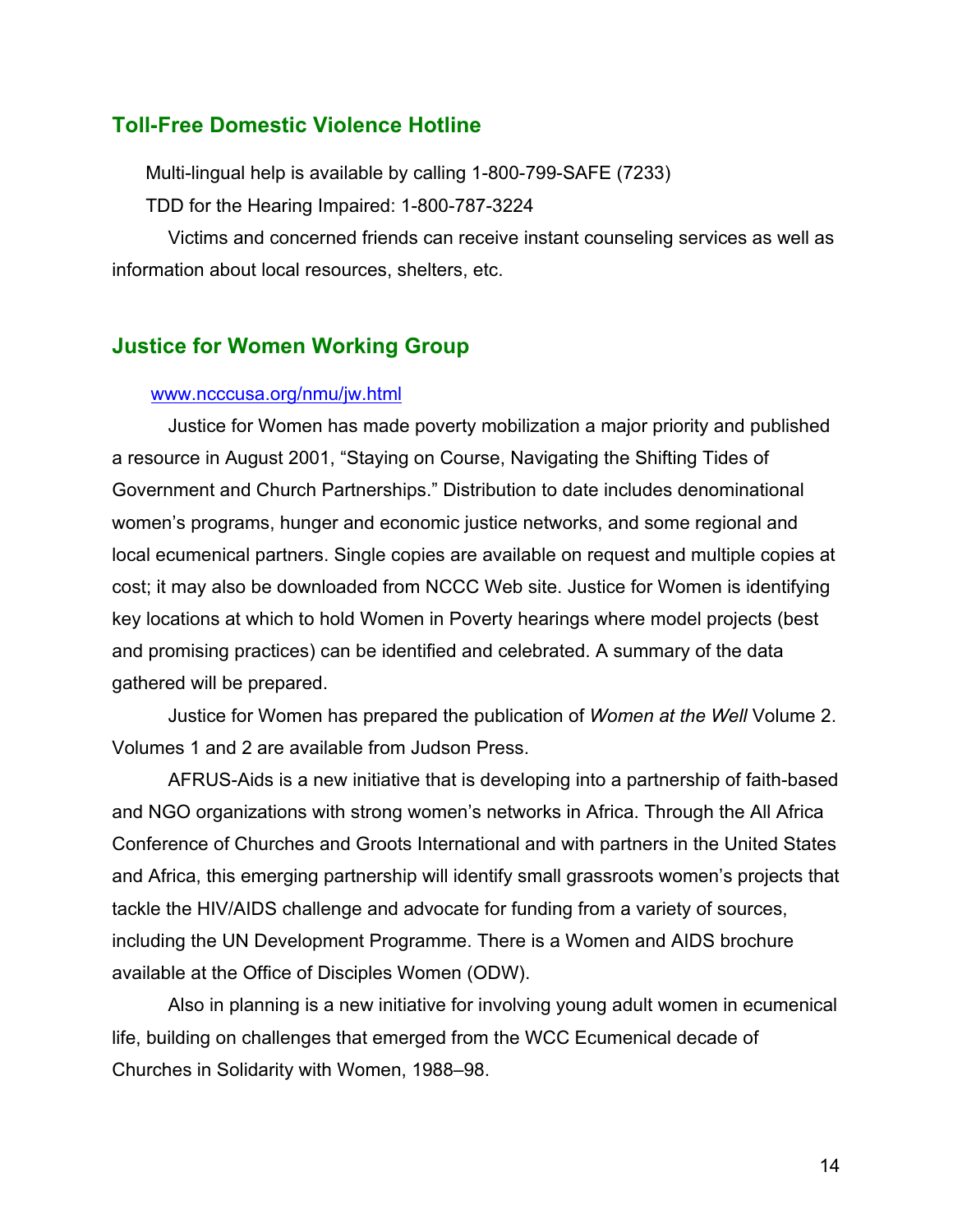# <span id="page-14-0"></span>**The Hunger Site**

#### <www.thehungersite.com>

Your click on the "Give Free Food" button funds food for the hungry, paid for by site sponsors whose ads appear after you click and provided to people in need around the world through the efforts of Mercy Corps and America's Second Harvest.

# **Children's Defense Fund**



<http://www.childrensdefense.org/>

The mission of the Children's Defense Fund (CDF) is to Leave No Child Behind**®** and to ensure every child a Healthy Start, a Head Start, a Fair Start, a Safe Start, and a Moral Start in life and successful passage to adulthood with the help of caring families and communities.

CDF provides a strong, effective voice for all the children of America who cannot vote, lobby, or speak for themselves. We pay particular attention to the needs of poor and minority children and those with disabilities. CDF educates the nation about the needs of children and encourages preventive investment before they get sick or into trouble, drop out of school, or suffer family

breakdown[.http://www.childrensdefense.org/pressreleases/040713.asp](http://www.childrensdefense.org/pressreleases/040713.asp)

CDF began in 1973 and is a private, nonprofit organization supported by foundation and corporate grants and individual donations. We have never taken government funds.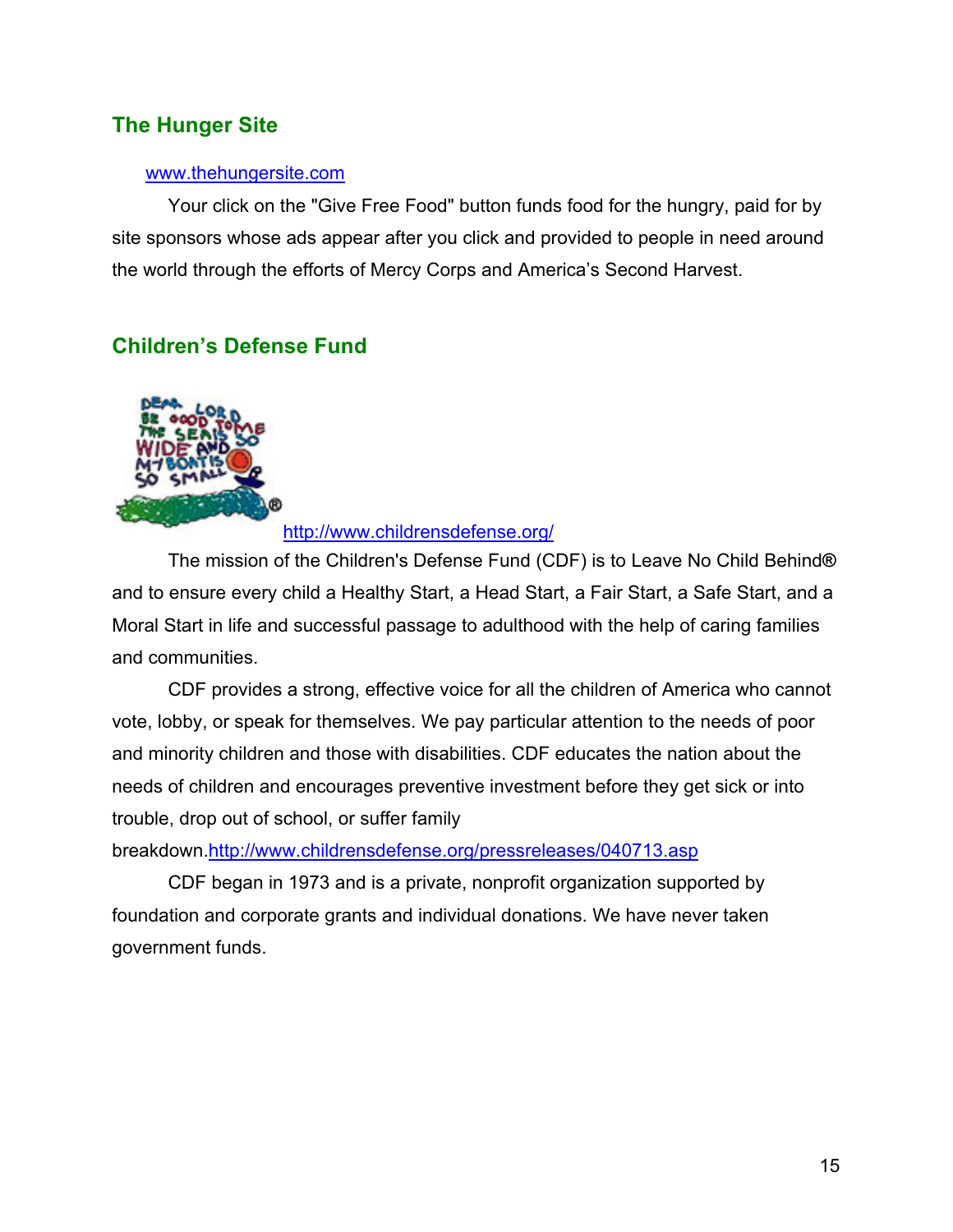### <span id="page-15-0"></span>**Responsible Tourism**

#### <http://www.ecpatusa.org/>

ECPAT-USA 157 Montague Street Brooklyn, NY 11201 Phone: (718) 935-9192 Fax: (718) 935-9173

ECPAT is a network of organizations and individuals working together for the elimination of child prostitution, child pornography and trafficking of children for sexual purposes.

It seeks to encourage the world community to ensure that children everywhere enjoy their fundamental rights free from all forms of commercial sexual exploitation.

There are many definitions, but in a nutshell, it means making sure tourism organizations look after destinations, so that their attractions & resources -- whether natural or cultural – are not spoiled either for local people or for future visitors.

### **Energy Stewardship**

#### <http://www.webofcreation.org/>

The Web of Creation is an interdenominational/interfaith organization working to provide online environmental resources for faith-based communities. We believe religion is a crucial factor in issues of ecology and justice.

We are deeply concerned about the deteriorating ecological state of the world. We believe that religious communities have many key resources for addressing these problems and for helping to bring about the transformation of persons, groups and societies needed for humanity to provide a sustainable lifestyle for our planet. We seek to assist religious groups by offering them practical ideas and resources for transforming their organizations into communities that care for creation and that provide public leadership in environmental concerns.

We seek to cooperate with other groups in society who embrace a way of life that will sustain our world for future generations.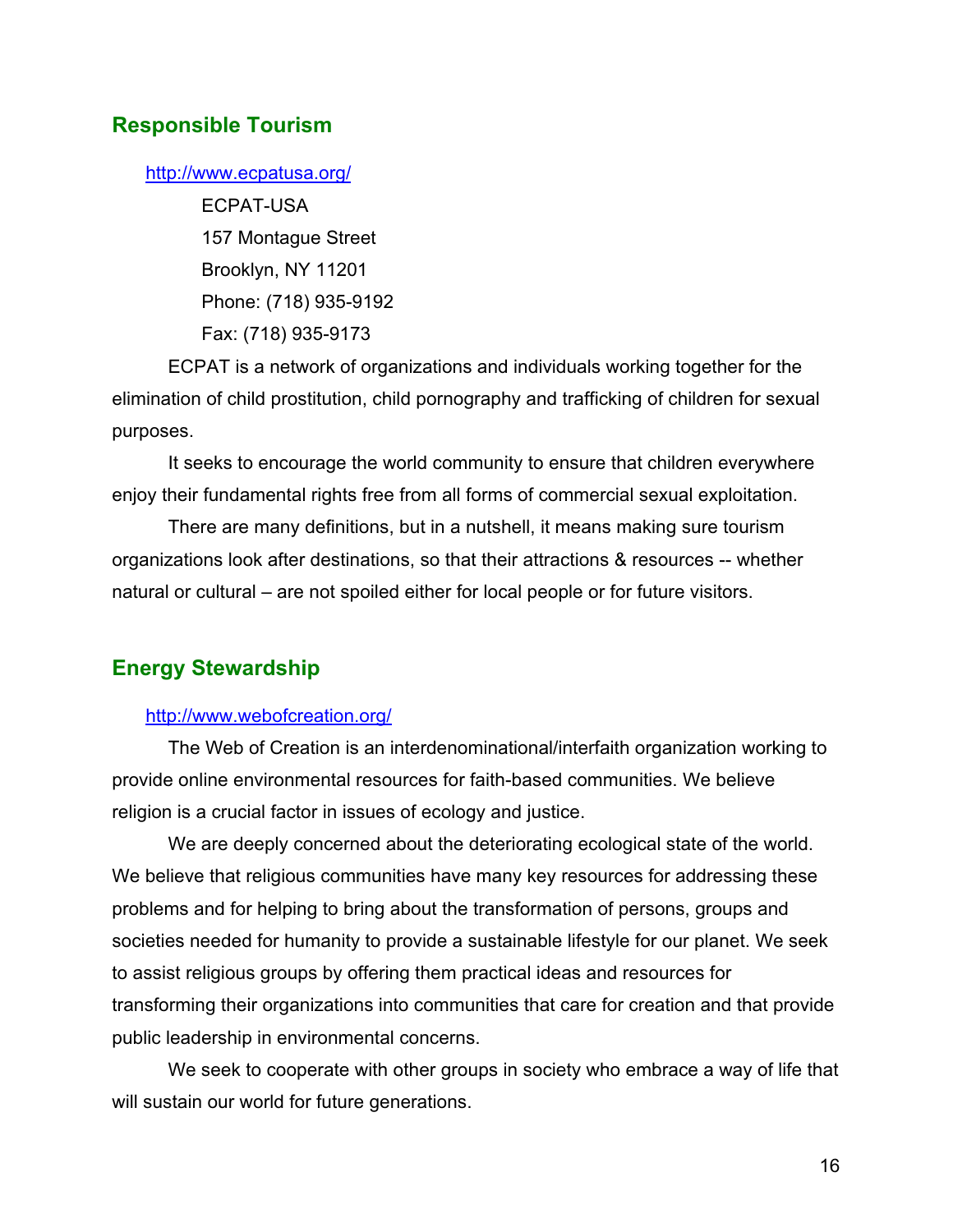# <span id="page-16-0"></span>**Church Women United**



The Disciples Women organization is a supporting partner in Church Women United. We participate in CWU's Special Day celebrations, World Community Day, World Day of Prayer, and May Fellowship Day. The following Mission Statement is taken from the home page of the Church Women United Web site.

#### **Mission statement**

Church Women United is a racially, culturally, theologically inclusive Christian women's movement, celebrating unity in diversity and working for a world of peace and justice. Founded in 1941, Church Women United (CWU) is

- a movement representing 25 million Protestant, Roman Catholic, Orthodox and other Christian women;
- biblically based, shared Christian faith;
- organized into more than 1,200 local and state units working for peace and justice in the United States and Puerto Rico;
- supported by constituents in state and local units and denominational women's organizations;
- impassioned by the Holy Spirit to act on behalf of women and children throughout the world; and
- recognized as a non-governmental organization by the United Nations.

#### **Contact information**

Church Women United 475 Riverside Drive, Suite 1626 New York, NY 10115 Phone: (800) 298-5551 Fax: (212) 870-2338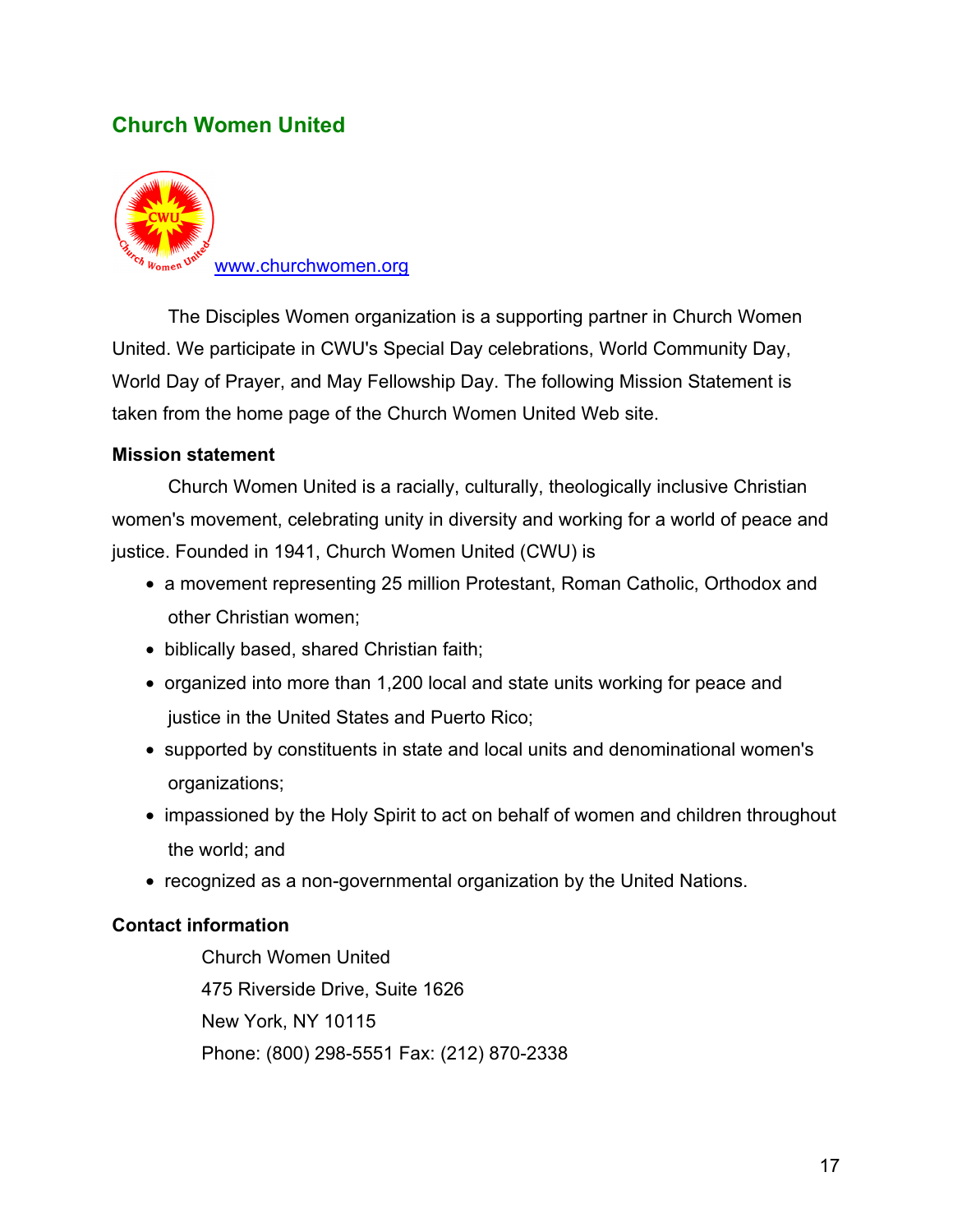# <span id="page-17-0"></span>**Alternative Living**

#### <http://www.simpleliving.org/>

Alternatives is a nonprofit organization that equips people of faith to challenge consumerism, live justly and celebrate responsibly. Started in 1973 as a protest against the commercialization of Christmas, our focus is on encouraging celebrations that reflect conscientious ways of living.

# **Habitat for Humanity**



Habitat for Humanity International is a nonprofit, nondenominational Christian housing organization. Habitat welcomes all people to join in building simple, decent, affordable houses in partnership with those who lack adequate shelter.

Since 1976, Habitat has built more than 175,000 houses, providing shelter for nearly 900,000 people worldwide. Now at work in 100 countries, Habitat is building a house every 26 minutes. By 2005, Habitat houses will be sheltering 1 million people.

### **UNICEF/Change for Good**

#### <www.UNICEFusa.org/donation/change.html>

Since 1991, more than \$31 million has been raised for UNICEF through the Change for Good program. The euro has now replaced local currencies throughout most of the European Union. If you have French francs, German marks or other western European money tucked away in dresser drawers, suit pockets or purse bottoms, you can donate it to provide lifesaving supplies and services for needy children through UNICEF, the United Nations Children's Fund. In the past, the only opportunity to donate was through flight attendants while returning to the United States. The leftover money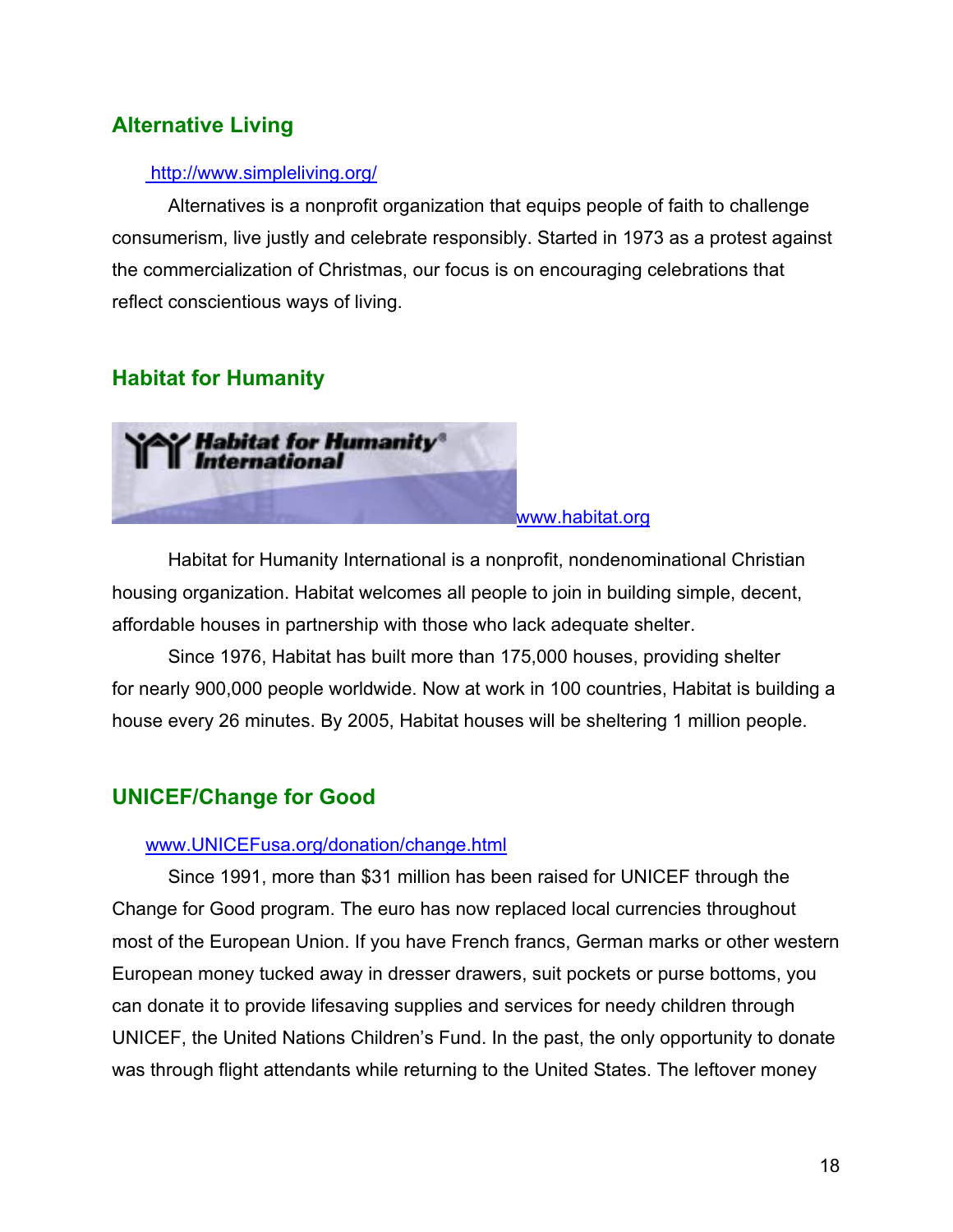<span id="page-18-0"></span>can now be donated from home. UNICEF helps children get the care they need in the early years of life and encourages families to educate girls as well as boys.

To donate, send the money to:

Travelex America, Change for Good for UNICEF JFK Airport Terminal 4IAT Jamaica, NY 11430

# **World Council of Churches Decade to Overcome Violence 2001–2010**

#### <www.wcc-coe.org>

The Decade of Violence was conceived in 1998 World Council of Churches Eighth Assembly in Zimbabwe as a response to a call for peace for future generations. For information and a study guide on how your congregation can be involved in this movement, contact the World Council of Churches or visit the Web site.

# **Heifer Project International**



For nearly 60 years Heifer Project International has been dedicated to ending hunger permanently by providing families with livestock and training so that they "could be spared the indignity of depending on others to feed their children." Families receiving animals pass on the female offspring to other people in their area so that the gift of food is never ending. Today, millions of families in 115 countries have been given the gifts of self-reliance and hope.

Opportunities for service include financial support, education, study tours and volunteer opportunities. For more information call 1-800-422-0474 or visit the Web site.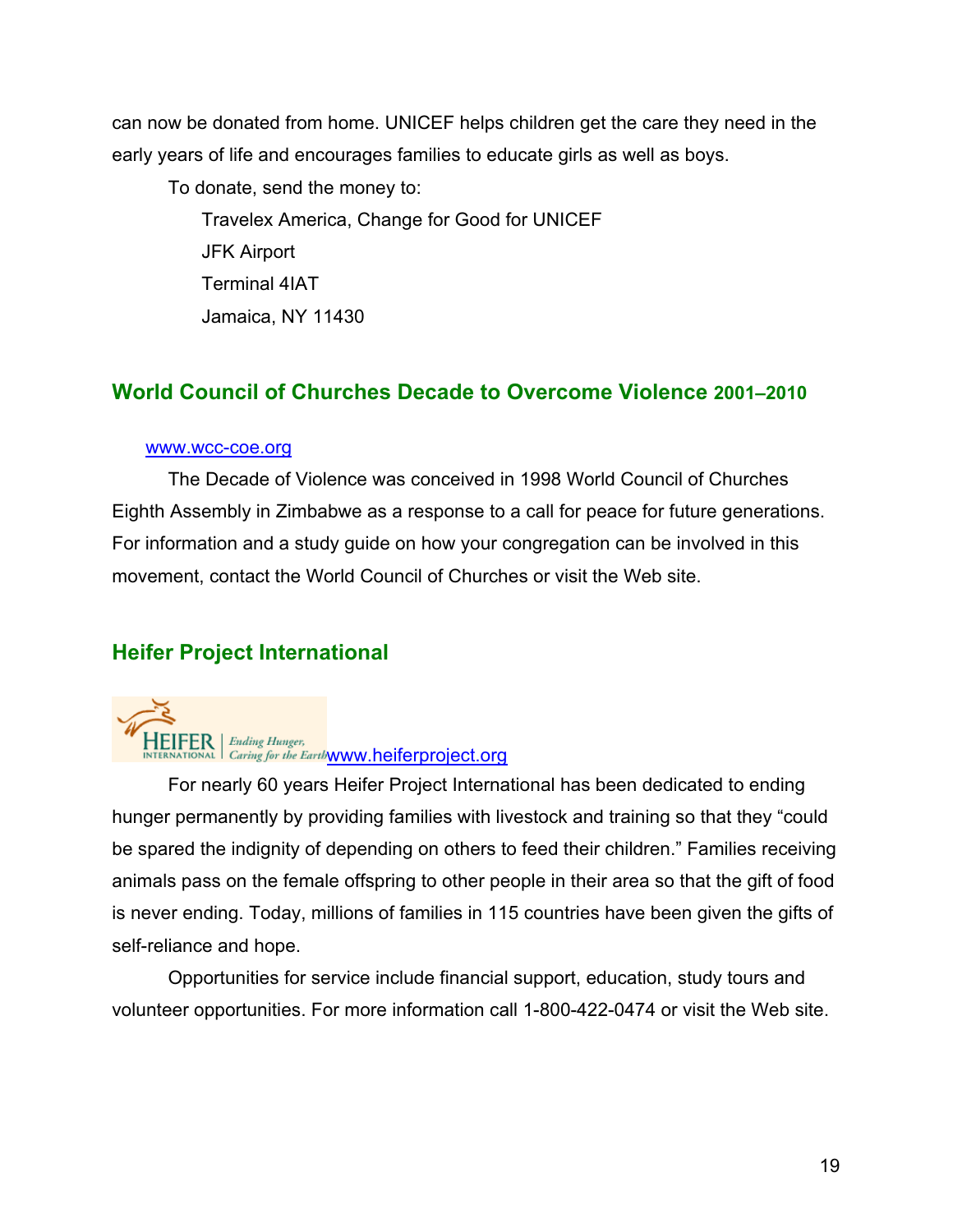# **Ongoing DW/CWF Social Action Programs**

### <span id="page-19-0"></span>**Social Action Emphasis**

Beginning in 1989, the International Christian Women's Fellowship (ICWF) has selected a Social Action Emphasis for DW/CWF groups. The emphasis covers a fouryear period. During this Social Action Emphasis, all women and groups are asked to take some action around the selected topic. The ODW publicizes a wide variety of things to do. A common service project for all groups is chosen for the year preceding the Quadrennial Assembly for women.

Grounding, subject content, and study information you need to help you with action can be found in the current issue of *New Day*. As you study the issue, choose action. Begin with what seems easiest to do, what inspires you the most, what you can do along with others. For more information, contact ODW or visit www.discipleswomen.org<sup>6</sup>

#### **Church World Service**

Founded in 1946, Church World Service is the relief, development, and refugee assistance ministry of thirty-six Protestant, Orthodox, and Anglican denominations in the United States. Working in partnership with indigenous organizations in more than 80 countries, CWS works worldwide to meet human needs and foster self-reliance for all whose way is hard.

Within the United States, Church World Service assists communities in responding to disasters, resettles refugees, promotes fair national and international policies, provides educational resources, and offers opportunities to join a people-topeople network of local and global caring through participation in <http://www.churchworldservice.org/tools-blankets/index.html> Crop Walks, the Tools of Hope & Blanket Program and the Gift of the Heart Kit Program

 <sup>6</sup> Edited from material on www.discipleswomen.org, Disciples Women Social action emphasis.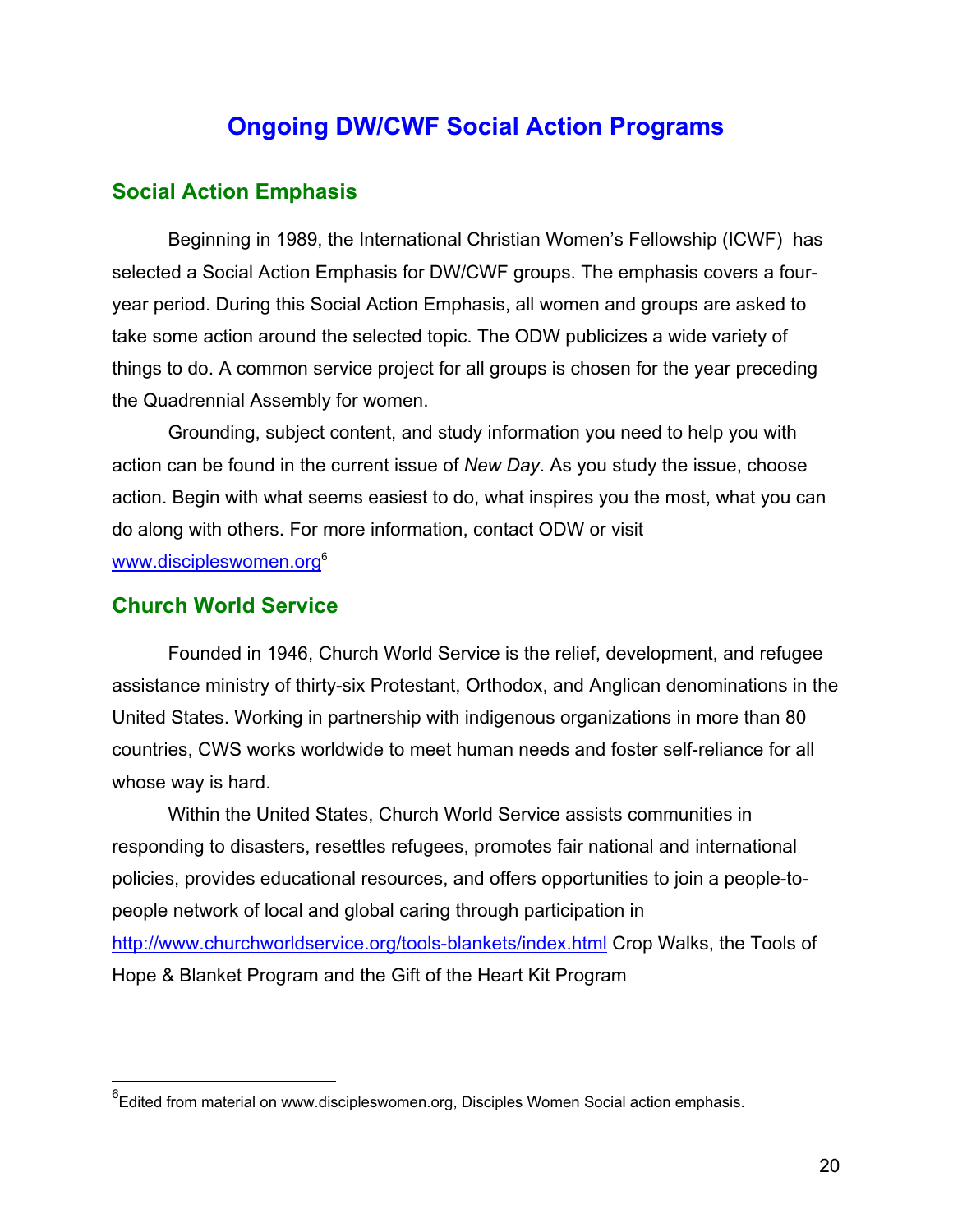<span id="page-20-0"></span>Ongoing projects to serve people in other parts of the world include the collection

of:

- layettes
- school kits
- health kits
- blankets
- tools of hope
- Crop Walks
- moringa tree initiative

For more information on kits and monetary donations, go to

### [www.churchworldservice.org.](www.churchworldservice.org)

You or your group can borrow an audiovisual resource from the Church World Service Film & Video Library. For more information, contact 1-800-297-1516 ext. 338, e-mail at<cws.film.library@ecunet.org> or visit [www.churchworldservice.org.](www.churchworldservice.org)

# **Bread for the World**

### <www.bread.org>

Bread for the World is a nationwide Christian citizens movement seeking justice for the world's hungry people by lobbying our nation's decision makers. BFW Institute seeks justice for hungry people by engaging in research and education on policies related to hunger and development.

For over thirty years, Bread for the World has been seeking justice as a Christian voice for ending hunger. A nonpartisan citizens' movement of 50,000 people of faith, including 2,500 churches, BFW members help hungry people by lobbying our nation's decision makers on legislation that addresses hunger in our communities and around the world.

# **Community Projects**

Churchwomen can take part in many service projects in the community that are sponsored by private agencies. Some, staffed by professionally trained women and men, are government sponsored. All are in need of volunteers in order to extend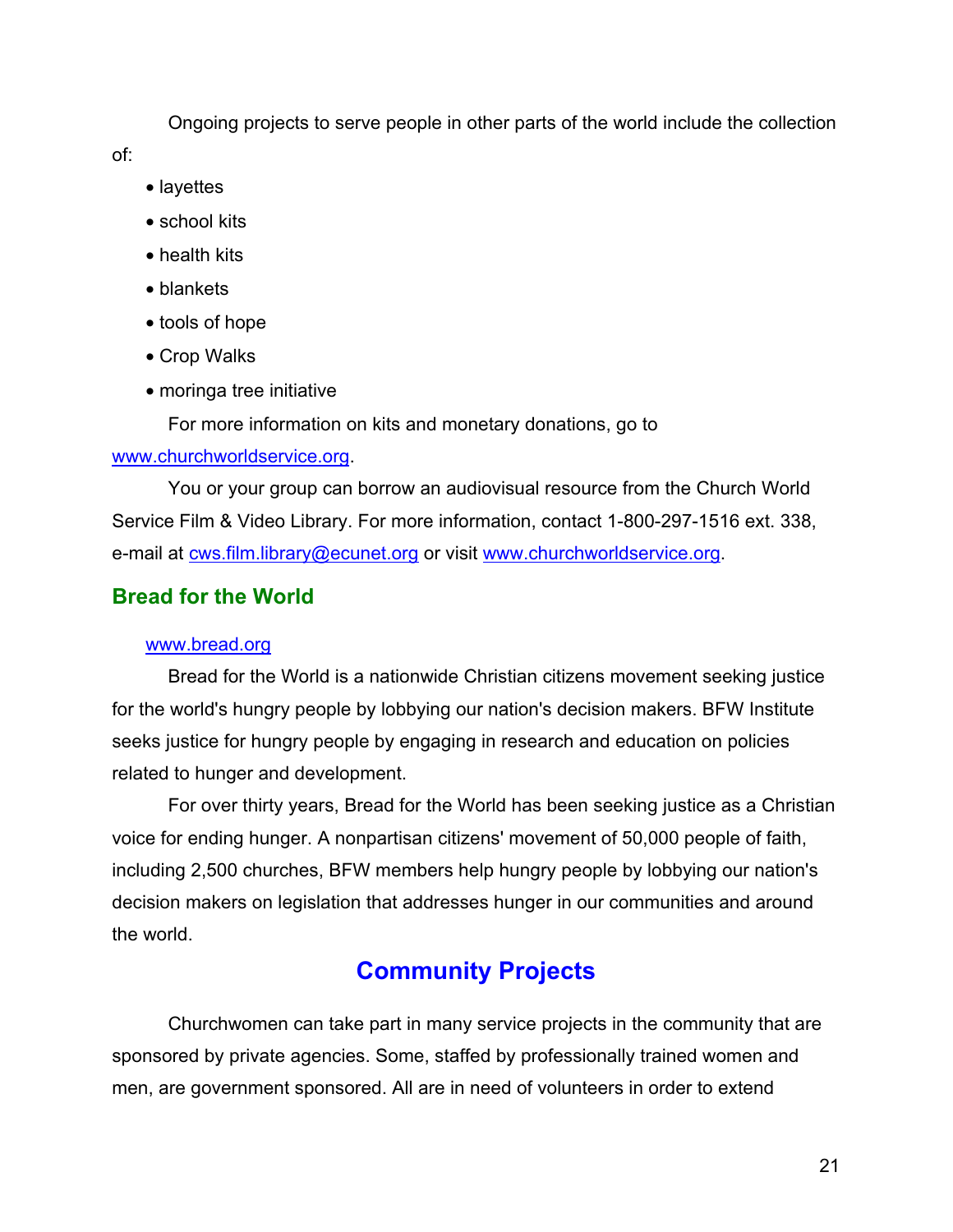<span id="page-21-0"></span>services to the community. What follows are examples of projects in which your fellowship might become involved. Check your local area for additional ways to serve.

### **Ending Child Abuse**

Inquire as to what is being done in the community about help for children who are abused and volunteer services to the group or agency working on this problem.

Toll Free Child Abuse Hot Line 1-800-422-4453

### **Child Care Centers for Employed Mothers**

Many churches are providing child-care centers where employed mothers can leave their children during the day at minimal cost. These centers need helpers, lunches and supplies. Your congregation might consider starting a child-care center.

### **Food Pantry**

There are opportunities in your community to support a food pantry to aid families in temporary difficulties. Collections of packaged, canned and staple foods can be held at the church for the food center.

Your congregation could start a food of the month program.<sup>7</sup> Get a list of most needed items from a local food collection agency, challenge your congregation to bring food every week to church, with goals for the monthly item (one month bring fifty cans of tuna, or 150 boxes of macaroni and cheese).

### **Tutorial Program**

Children do poorly in school because they lack the basic skills in reading, writing and arithmetic. Slow learners and children of immigrant groups are two specific groups who frequently need tutorial help. Check with a local school for more information on how you or your church can help.

<sup>————————————————————&</sup>lt;br><sup>7</sup> From 2004-2005 Resource Book for Women in the Christian Church (Disciples of Christ) Kentucky.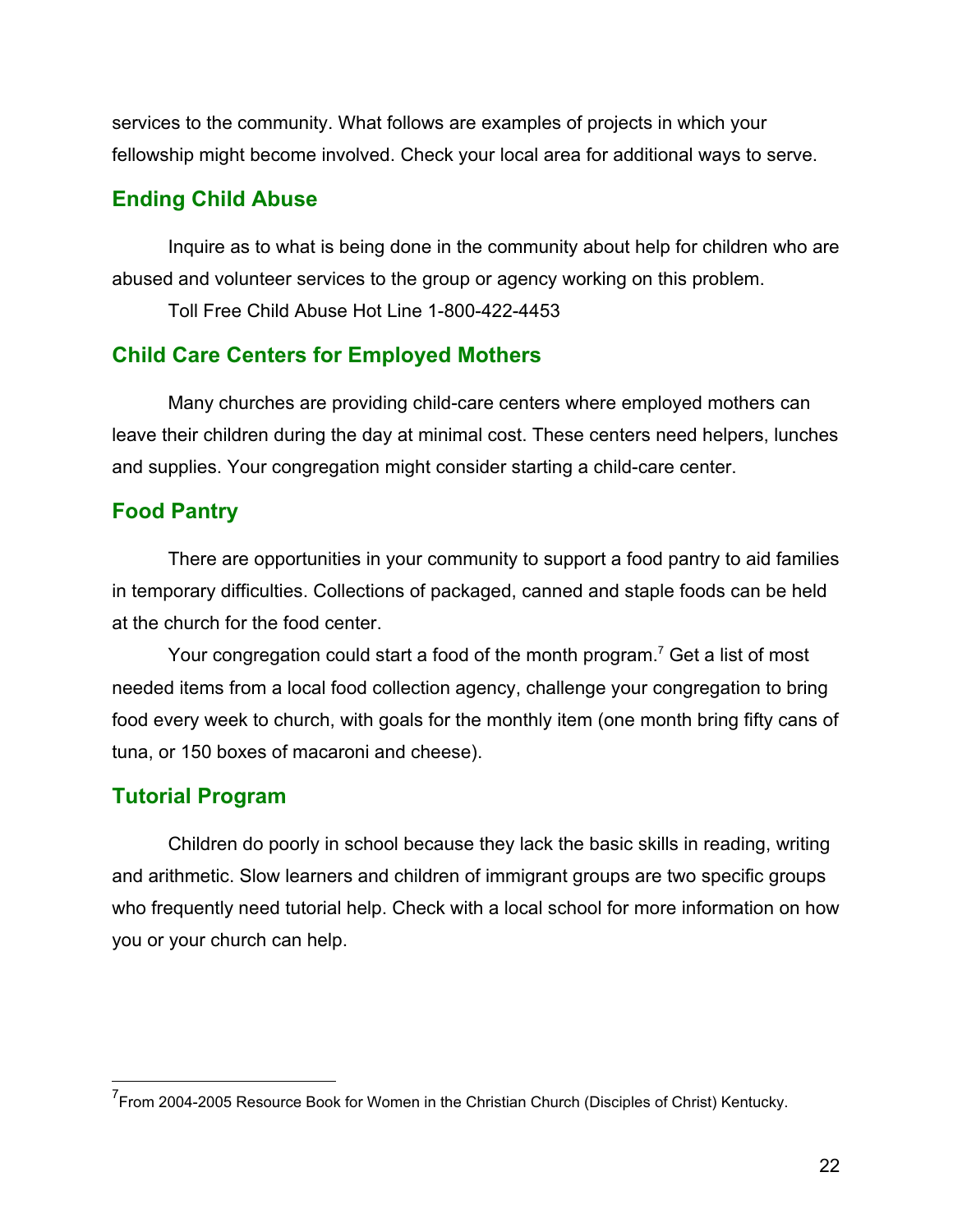### <span id="page-22-0"></span>**Advocacy for People Who Are Poor and Hungry**

Investigate federally funded programs in your community, such as the food stamp program, special programs for infants and mothers and nutrition programs for the elderly. WIC is one program located in most communities that provides food and education for women, infants and children. Contact your local agencies to find out how you can volunteer.

### **Used Stamp Project – Stamps for Children**

Stamps for Children is a nationwide not-for-profit organization that solicits donations of used stamps (both United States and foreign) and then distributes them free of charge to any children's group (schools, scout groups) in need. The stamps are used not only to interest children in the hobby, but also as educational aids (for history and geography classes) and for arts and crafts projects.

Harold A. Effner Jr.'s role in this effort is to act as a collection point. Mr. Effner publicizes the need for stamps, accepts contributions of stamps, processes them and ships them to children's organizations in need of stamps. Since 1987, over 16 million stamps have been shipped to groups nationwide.

#### **Helpful Hints**

- Save space around the stamp when removing it from the envelope.
- Don't save stamps that are ripped, torn, cut, scraped, taped glued, stapled or damaged in any way.
- Don't save stamps that are attached to red or green envelopes
- Pack types of stamps separately

Stamps can be sent to Harold A Effner Jr. 27 Pine Street, Lincroft, NJ 07738- 1827. For further information on used stamps go to [www.sotopride.com.](www.sotopride.com)

### **Women's Shelters**

There are a variety of volunteer opportunities related to women's shelters. Donations of clothing and Christmas gifts for women and children may be appropriate.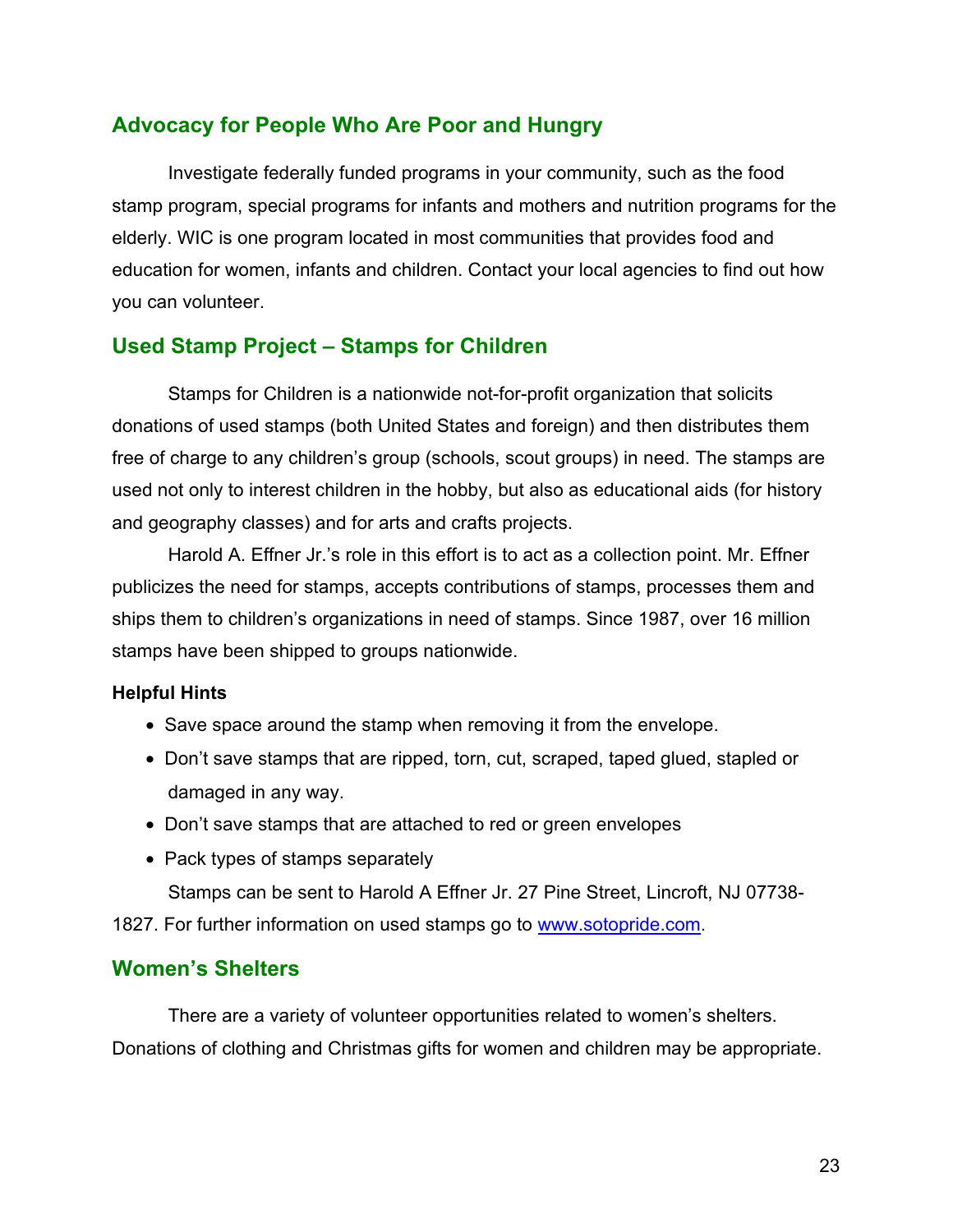<span id="page-23-0"></span>Check with your local congregation, community service center, or Volunteers of America for opportunities in your area.

Find a local shelter ministry and offer to do the work of decorating one room. Ask local merchants to donate the items and materials. Most shelters cannot afford to make the space as welcoming as they might wish. $^8$  Another idea might be to host a shower and gather new items for infants, children, and moms to be donated to the local shelter.

### **Interfaith Hospitality Network – <http://www.nihn.org/>**

The Interfaith Hospitality Network program brings shelter, meals, and support services to families without homes.

IHNs are a cost-efficient, effective, and replicable community response to family homelessness. Because they make use of existing community resources, they can be implemented quickly, without major start-up costs.

IHN programs vary from community to community, reflecting local needs and resources. Visit the Web site to get more information about how your congregation may get involved.

# **Angel Tree Project** – **<http://www.pfm.org/>**

The Angel Tree Project supports children who have a parent in prison by providing Christmas gifts, summer camp experiences, and mentoring. Right now in your community there are children who are among the most at-risk children in the nation. It is so easy to connect with them through Angel Tree. Your church can minister to children of prisoners year-round by participating in one Angel Tree program or all three.

# **Volunteers of America** –



**<www.voa.org>**

Volunteers of America is a national, nonprofit, spiritually based organization providing local human service programs and opportunities for individual and community involvement.

\_\_\_\_\_\_\_\_\_\_\_\_\_\_\_\_\_\_\_\_\_\_\_\_\_\_\_\_\_\_\_\_\_\_<br><sup>8</sup>From 2004-2005 Resource Book for Women in the Christian Church (Disciples of Christ) Kentucky.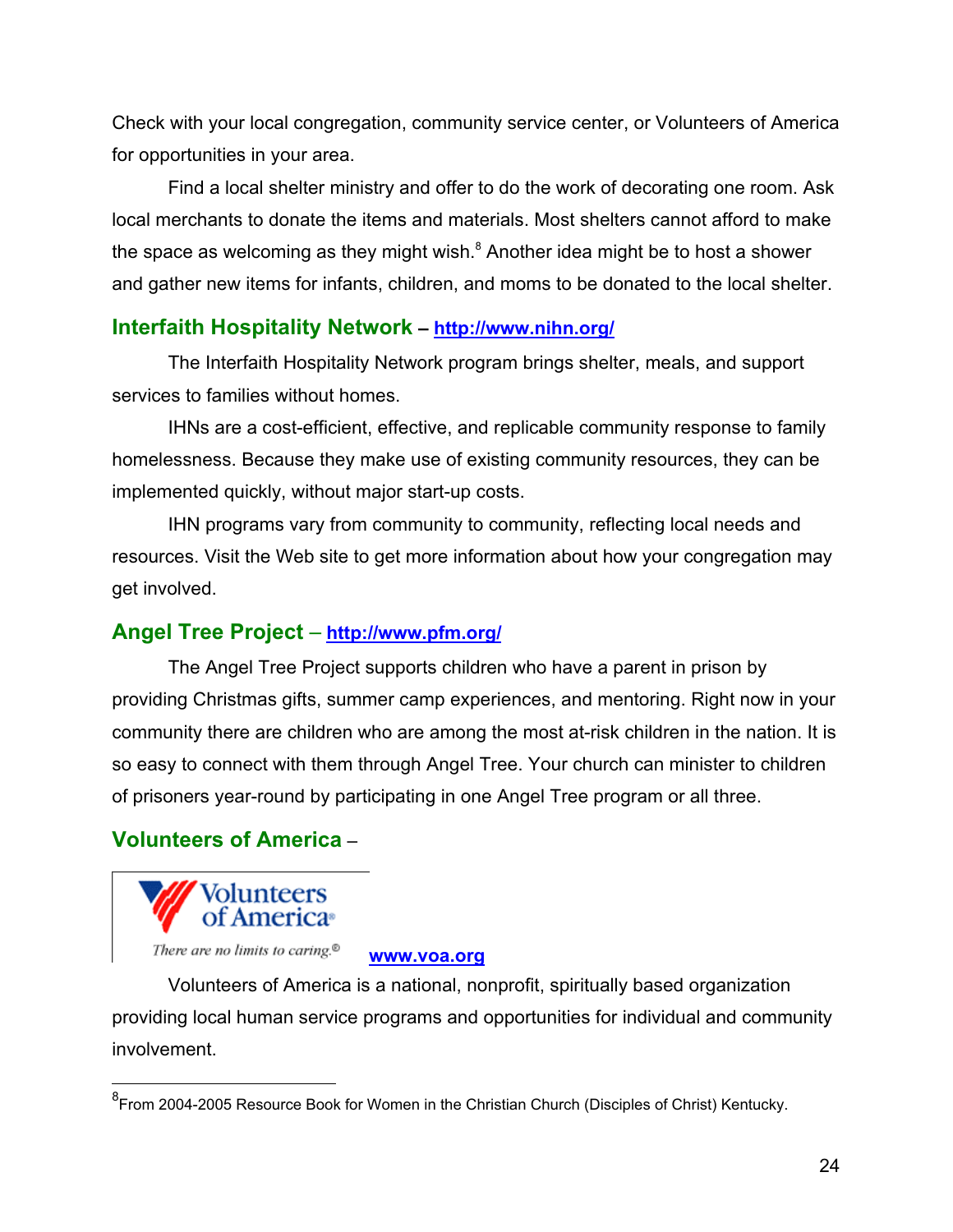<span id="page-24-0"></span>From rural America to inner-city neighborhoods, Volunteers of America provides outreach programs that deal with today's most pressing social needs. Volunteers of America helps youths at risk, frail elderly, abused and neglected children, people with disabilities, homeless individuals, and many others. Contact your local agency for more information.

### **Locks of Love** – **<http://www.locksoflove.org/>**

Locks of Love is a not-for-profit organization that provides hairpieces to financially disadvantaged children under the age of eighteen with medical hair loss. These custom-fitted hair prosthetics are provided free of charge or on a sliding scale to children whose families meet the Locks of Love Board of Directors guidelines.

Donors provide the hair, volunteers staff the office, and the manufacturer handassembles each piece, which requires approximately four months.

### **ABC Quilts –**



**<http://www.abcquilts.org/>**

569 First NH Turnpike #3 Northwood, NH 03261 Phone: 1-800-536-5694

ABC Quilts was founded in 1988 to give love and comfort to at-risk babies in the form of a handmade quilt, and to use this process to promote awareness, community service and prevention education.

At-risk" babies are defined as those born HIV-positive, affected by their mother's drug or alcohol abuse while pregnant, or abandoned. Their international network of volunteers has delivered over a half million quilts since the organization was founded.

People of all ages are taught to quilt, and through quilt-making work to prevent HIV/AIDS, and alcohol and drug abuse. Volunteers are invited to help by making quilts, volunteering as part of the international Network, and/or teaching.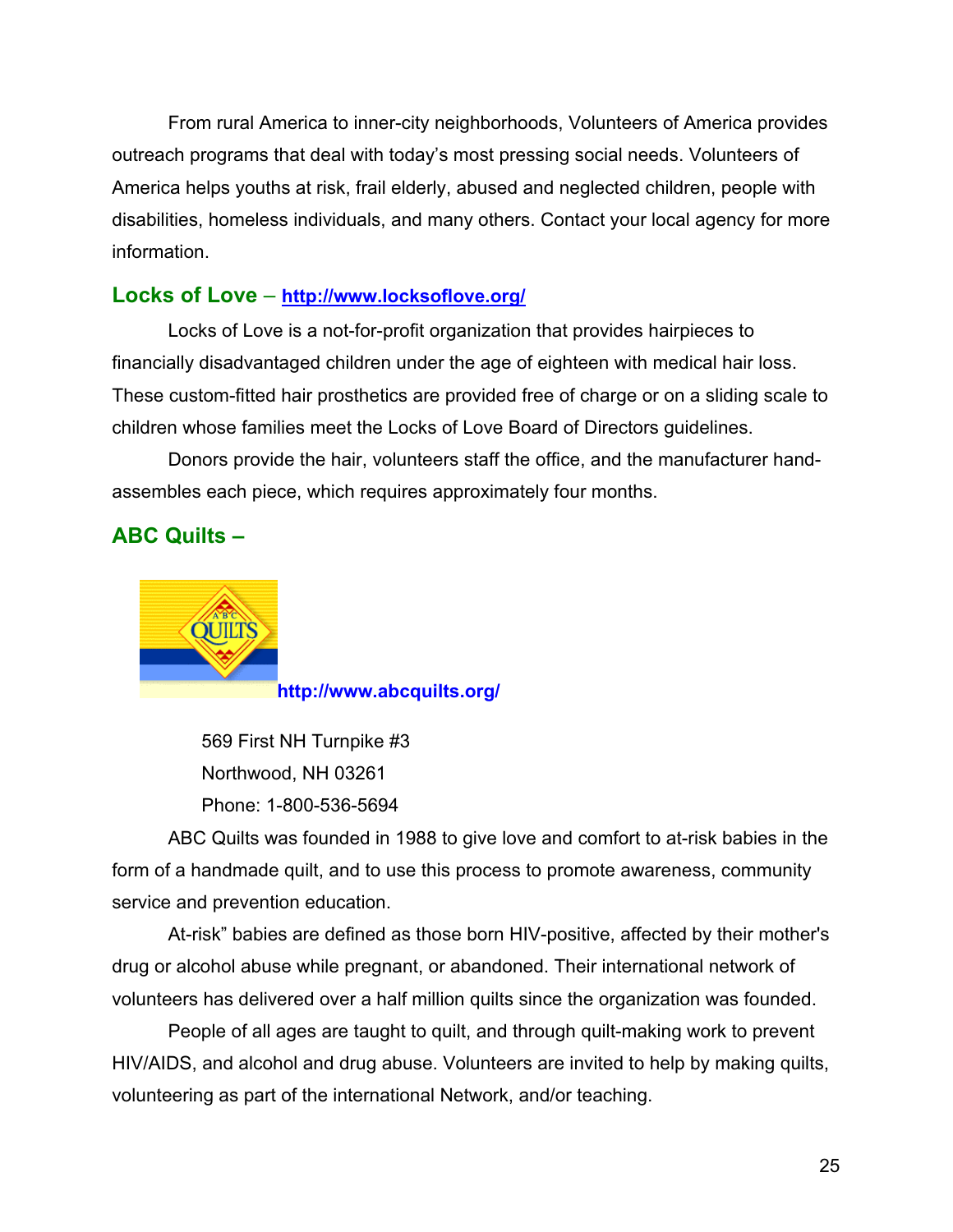#### <span id="page-25-0"></span>**The Lion and Lamb Project** – **<http://www.lionlamb.org/>**

Children are not born violent—research shows that violence is a learned behavior, and it is a behavior that we are teaching to younger and younger children. Today's children are constantly invited to play with violence. At every turn, children are faced with violent arcade games, video games, computer games and virtual-reality games. They see violence on television, in the movies, on video. Toy chests are transformed into war chests full of action figures, toy guns, swords, war toys, laser guns, and other implements of destruction.

Violent Toy Trade-ins are events that bring attention to this issue and demonstrate a community's desire for change. Basically, toy trade-ins invite children to donate one of their violent toys as an expression of their desire for a less violent world.

At the trade-in, children work together to help transform a collection of violent toys into a dramatic Peace Sculpture. In addition, they can participate in a number of creative and nonviolent games and activities – reminders of how much fun they can have without resorting to violence as a theme.

To organize a trade-in through your church, contact Lion and Lamb and receive a step-by-step guide for putting an event together.

### **Recycling Hearing Aids, Eyeglasses, and Cell Phones**

Here are three suggestions that give a new twist to the idea of recycling. No cost is involved, but these ideas can help some of our sisters and brothers.

#### **Hearing Aids for the Needy**

Used hearing aids can be donated to those who might not be able to afford them through New Eyes for the Needy (the group also collects eyeglasses)*.* Used hearing aids cannot be distributed in the United States because they require a doctor's prescription. However, this organization refurbishes them and then sends them to people who are hearing impaired who live in developing nations.

Send new, good used or broken and in need of repair hearing aids to:

New Eyes for the Needy Dept. H 549 Milburn Avenue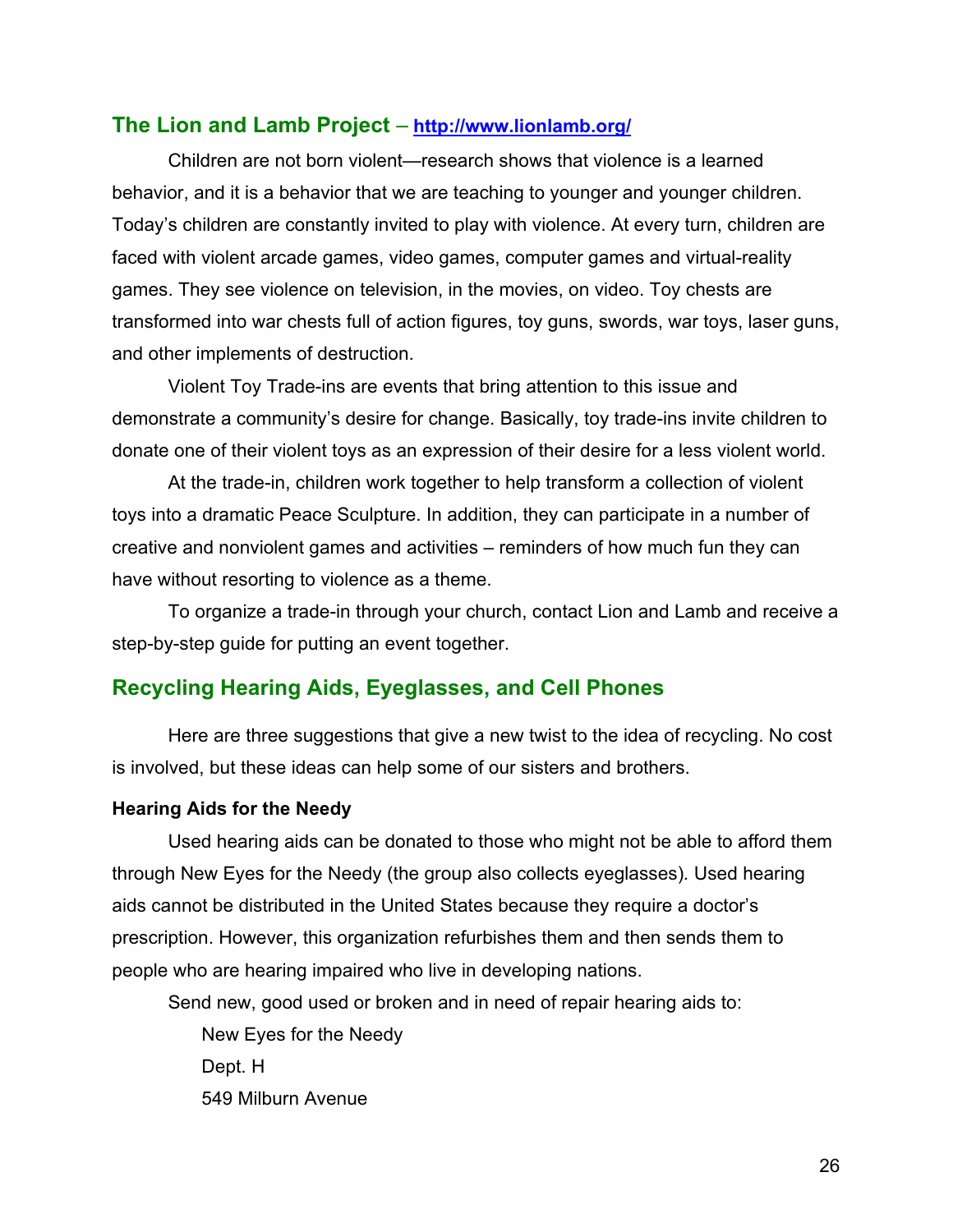Short Hills, NJ 07078 Fax (973)3807

<span id="page-26-0"></span>

What do you do with eyeglasses that you can no longer wear? **Give the gift of sight:** This program is sponsored by the Lions Clubs and LensCrafters. LensCrafters will accept your eyeglasses at any of its stores.



The Wireless Foundation and the National Coalition Against Domestic Violence have launched a national Donate A Phone campaign called "Call to Protect." You can donate your used cell phones which will be recycled, refurbished, and tested, then given to participating wireless carriers, which activate and program the wireless phones to call 911. The phones are donated to domestic violence organizations which distribute them to women in crisis to use for emergencies.

You can find more information at <www.donateaphone.org> and [www.wirelessfoundation.org.](www.wirelessfoundation.org) You can also call 1-888-901-SAFE or your local battered women's shelter.

# **Person-to-Person Projects**

# **Foster Grandparents**

There are many children in our congregations and communities who do not have grandparents living in the area. You can start a surrogate grandparent program in your congregation by identifying these children and planning time with them. It can be as simple as making sure to greet them each Sunday, sitting near them in church, taking them for a special lunch, offering to attend their school events, etc. You can also check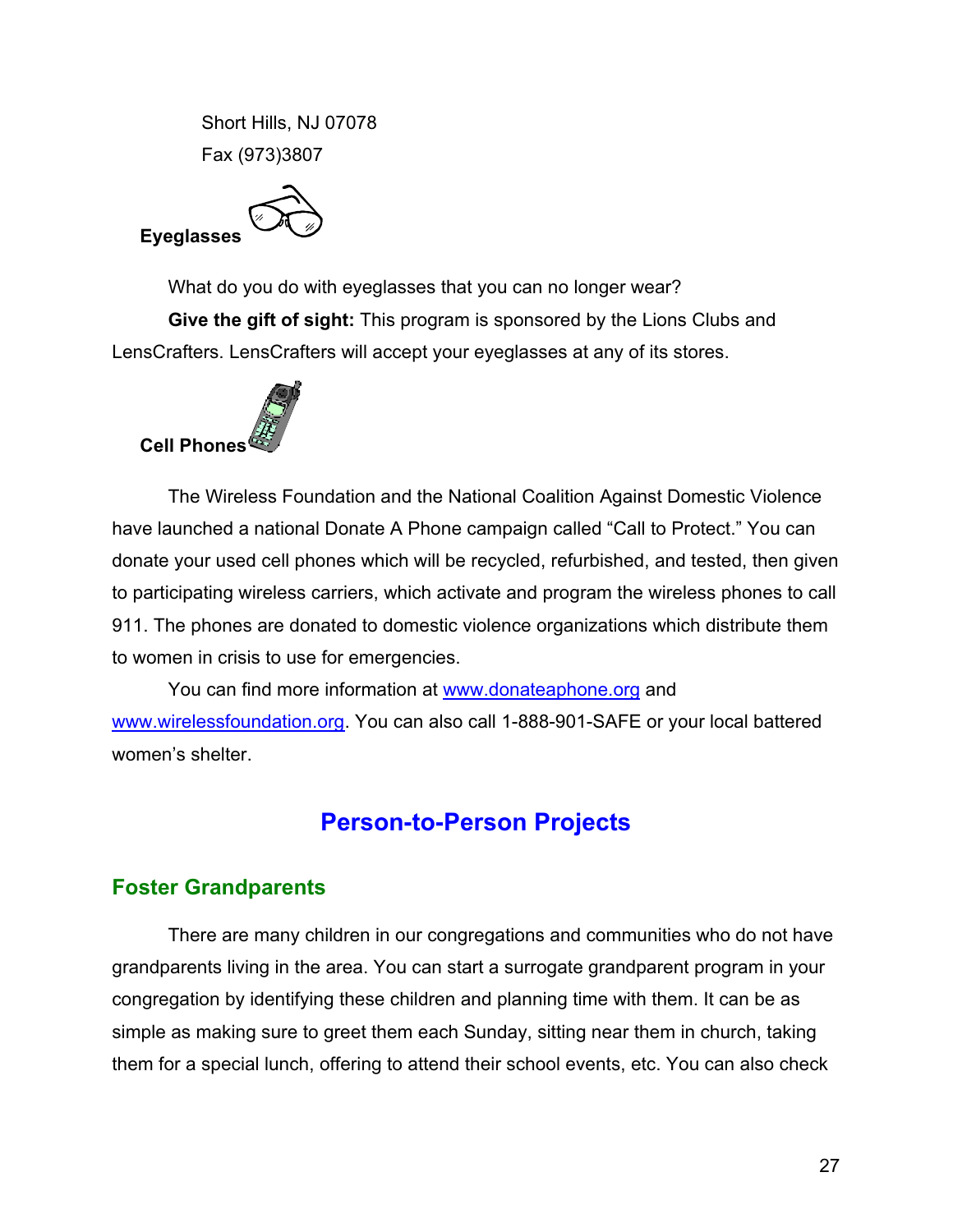<span id="page-27-0"></span>with the local boys and girls clubs or local scout troops to connect with children in your community.

# **Foster Care Luggage for Kids**



#### <www.suitcasesforkids.org>

Children in foster care often have nothing to carry their meager possessions in as they get shifted around from one spot to another. Marc Brown, who founded Foster Care Luggage for Kids in 1995, says, "It looks like they're just leaving home with trash. No businessman takes his papers in a trash bag. No family goes on vacation with their belongings in a garbage bag. We start out this whole ugly process with a garbage bag when they're already scared and frightened."

Often children who are removed from their homes and placed with foster families are abused or neglected. Some children have parents who have sold their child's possessions to get cash for drugs. Owning a piece of "real" luggage gives children the feel of having a place of their own where they can keep their "treasures" safe.

Consider purchasing sturdy duffle bags or other "cool" luggage to donate to your county's Division of Family Services or the state Foster Care and Adoption Agency. You could also collect and donate gently used luggage.

Starter kits for beginning your own local program are available at [www.suitcasesforkids.org.](www.suitcasesforkids.org)

### **Hospital/Home Visitation**

This important ministry demands sensitivity. Check with your local hospital chaplain or hospice agency for guidelines for hospital visitation. Look in your local Christian bookstore for information on making hospital calls.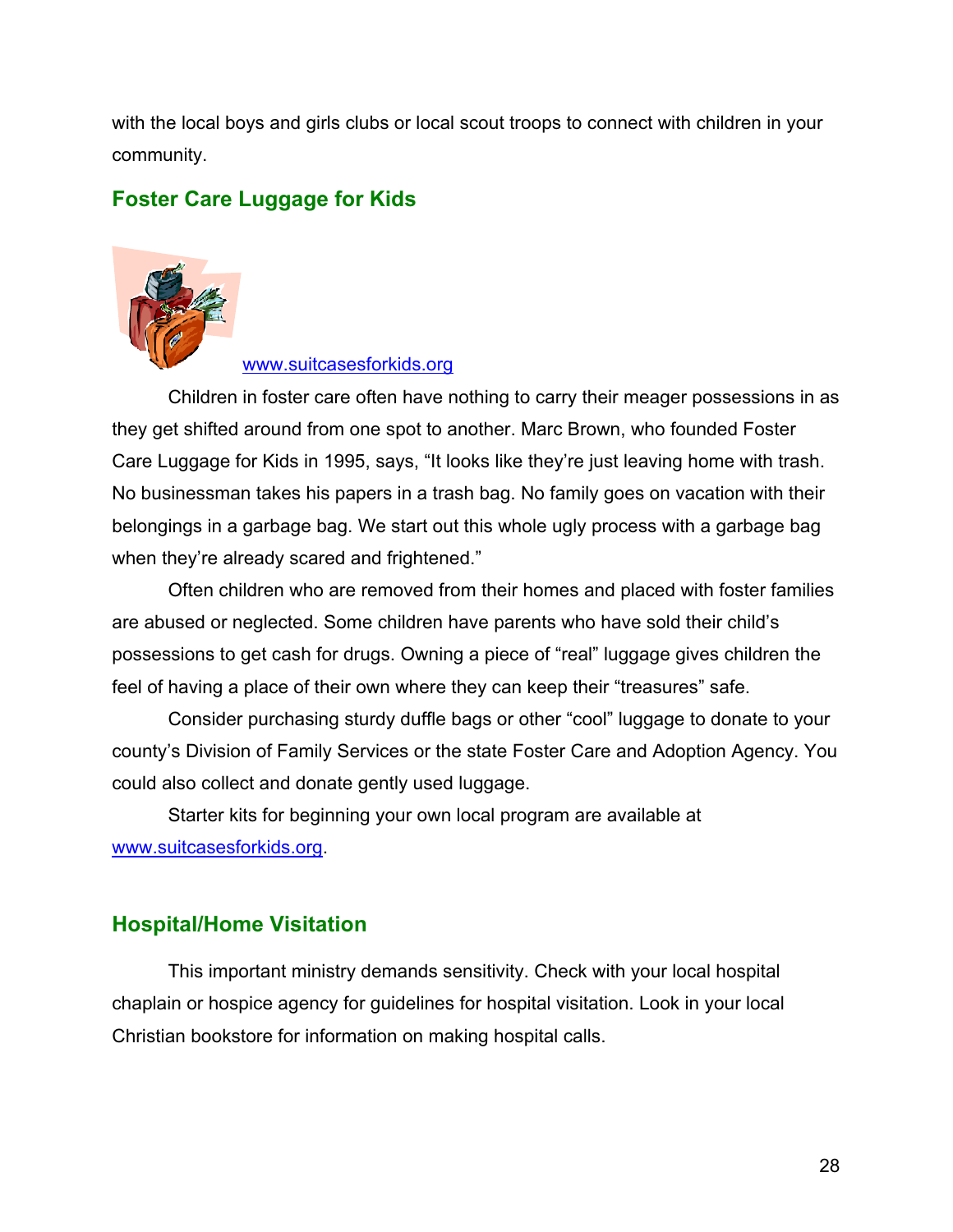### <span id="page-28-0"></span>**Telephone Reassurance**

Many elderly persons live alone and need someone to check in on them occasionally. This program of systematic calling provides psychological support and assurance of aid when needed. Names of people who need this service can be obtained from the minister, welfare workers, or social workers at hospitals.

### **Card/Note Ministry**

Develop a network in your congregation to affirm and support people who are ill or homebound by sending cards or notes on a regular basis.

#### **Ministry with Aging**

What ministry is the congregation encouraging with aging? Check with your local Ombudsman program or Commission on Aging for needs of the elderly in your community.

#### **Mother-to-Mother Ministry**

Forty years ago the Christian Church (Disciples of Christ), through the Division of Homeland Ministries, developed and began managing Mother-to-Mother Ministry. Originally funded solely by Disciples, this ministry soon became ecumenical and locally autonomous, spreading to over 60 communities in 15 states.

Its purpose is to provide opportunities for women to build intentional friendships across economic and racial barriers in a ministry of reconciliation. Women learn from one another, each giving and receiving new insights and support. Lives have been and are being changed, stories are shared about these changes, and the changes in perceptions and attitudes help to change society. Praise for the program has come from a variety of voices: victims of abuse, looking for a friend to help in their escape; middle class women learning what it is like to live on a minimum wage income; Al Gore, former U.S. vice president who sees it as a model for changing lives; a juvenile court judge who sees the ministry as a way to curb child abuse; and countless team members whose lives have been transformed.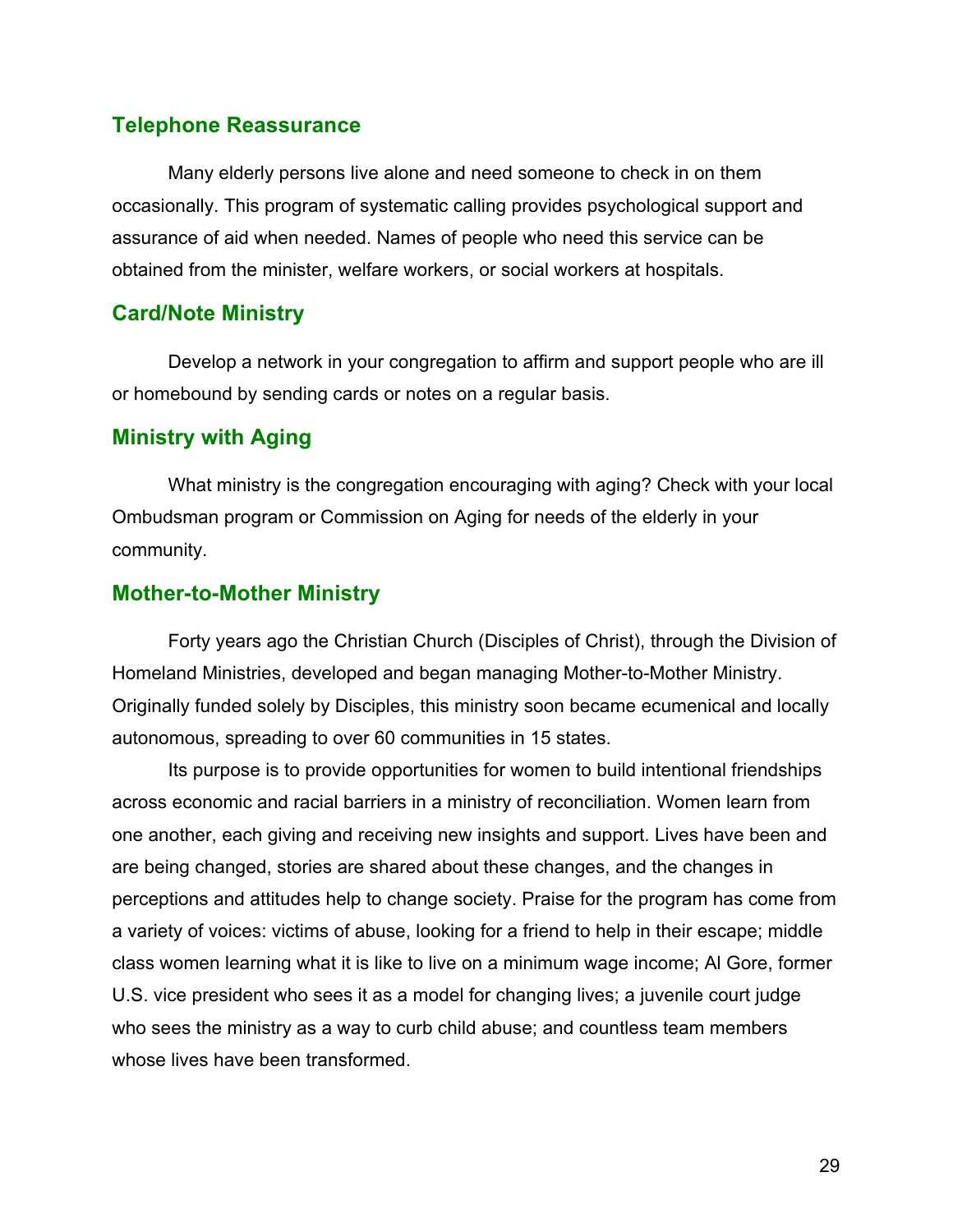<span id="page-29-0"></span>In this creative program, three church women meet with one woman presently on public assistance. Dealing together with problems such as poverty, housing, budgeting, and health results in growth and new learning for all. For more information contact Shelly Elliott, National Executive Director for Mother-to-Mother Ministry. She can be reached at (913) 782-4077 or [selliott@catholiccharitiesks.org.](selliott@catholiccharitiesks.org)

### **CASA (Court Appointed Special Advocacy)**

#### **The National Court Appointed Special Advocate Association**

The mission of the National Court Appointed Special Advocate Association is to speak for the best interests of abused and neglected children in the courts. We promote and support quality volunteer representation for children to provide each child a safe, permanent, nurturing home.

#### **What Is CASA?**

Each year more than 500,000 children in the United States are thrust into court through no fault of their own. Some are victims of violence, psychological torment or sexual abuse. Others have been neglected or even abandoned by their own parents. Most of them are frightened and confused.

In many cases these children become victims a second time in an overburdened child welfare system that cannot pay close attention to each child whose life is in its hands.

Often these children also become victims of this country's overburdened child welfare system—a complex network of lawyers, social workers and judges who frequently are too overburdened to give thorough, detailed attention to each child who comes before them.

That's where CASA comes in. Court Appointed Special Advocates (CASAs) are trained volunteer community members who are appointed by a judge to advocate, on a one-to-one basis, for a child who has been removed from home due to abuse, neglect,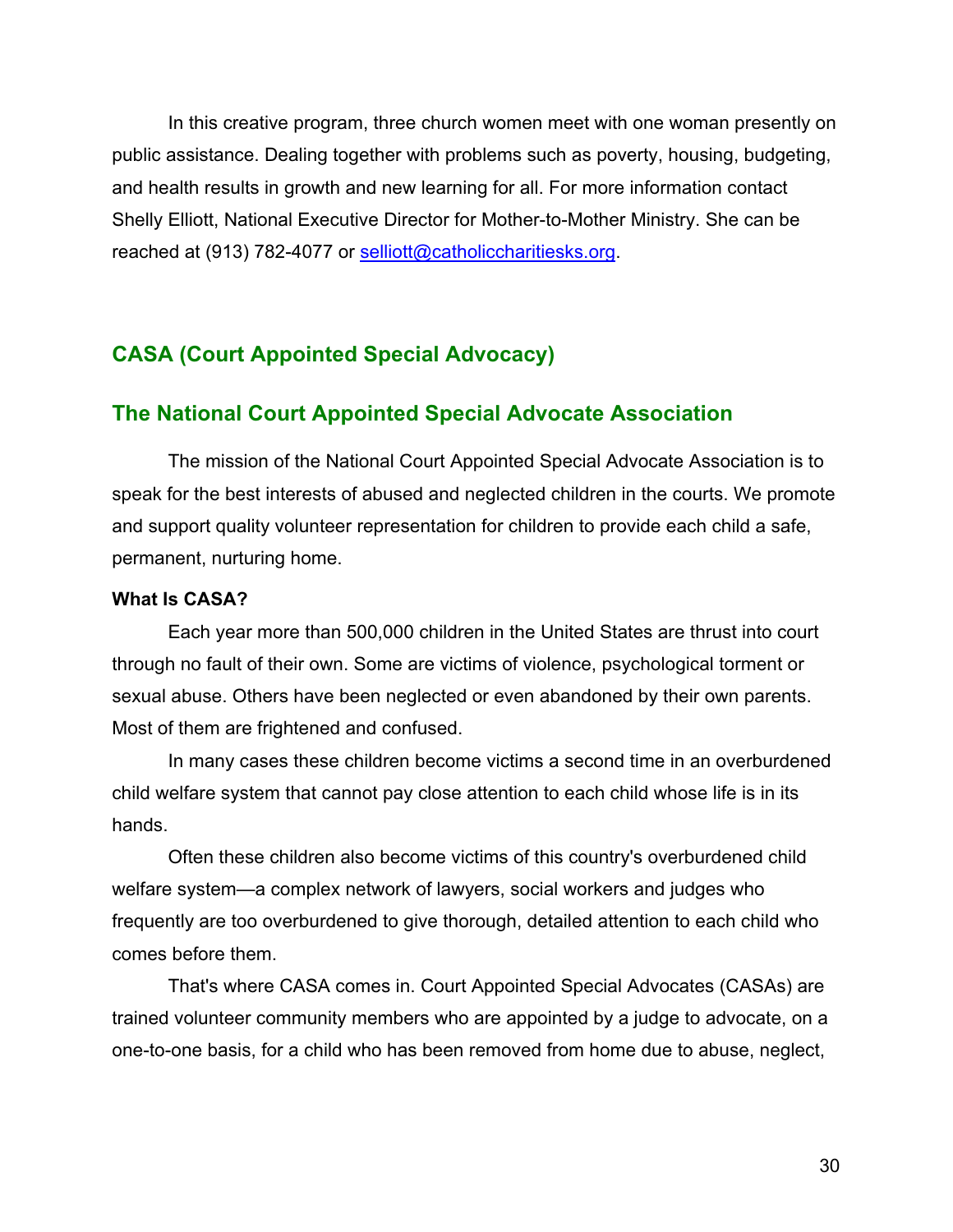<span id="page-30-0"></span>or abandonment. The volunteer gets to know the child and then lets the judge and others in the child welfare system know the child's perspective and needs.

#### **Girls Inc.**

Girls Incorporated is a national nonprofit youth organization dedicated to inspiring all girls to be strong, smart, and bold. With roots dating to 1864, Girls Inc. has provided vital educational programs to millions of American girls, particularly those in high-risk, underserved areas. Today, innovative programs help girls confront subtle societal messages about their value and potential, and prepare them to lead successful, independent, and fulfilling lives.

**Our History**: The Girls Inc. movement started in New England during the Industrial Revolution as a response to the needs of a new working class: young women who had migrated from rural communities in search of newly available job opportunities in textile mills and factories.

**Program**: Girls Inc. develops research-based informal education programs that encourage girls to take risks and master physical, intellectual, and emotional challenges. Major programs address math and science education, pregnancy and drug abuse prevention, media literacy, economic literacy, adolescent health, violence prevention, and sports participation.

# **Adventures in Global and Local Mission**

### **Global Ministries**

A common witness of the Division of Overseas Ministries, Christian Church (Disciples of Christ) and Wider Church Ministries, United Church of Christ.

Global Ministries is committed to Critical Presence... meeting God's people and creation at the point of deepest need: spiritually, physically, emotionally, and/or economically. There are many ways for congregations and individuals to be involved with Global Ministries. Go to <www.globalministries.org> and you will find information on Global Partnerships and how to support missionaries and global mission projects.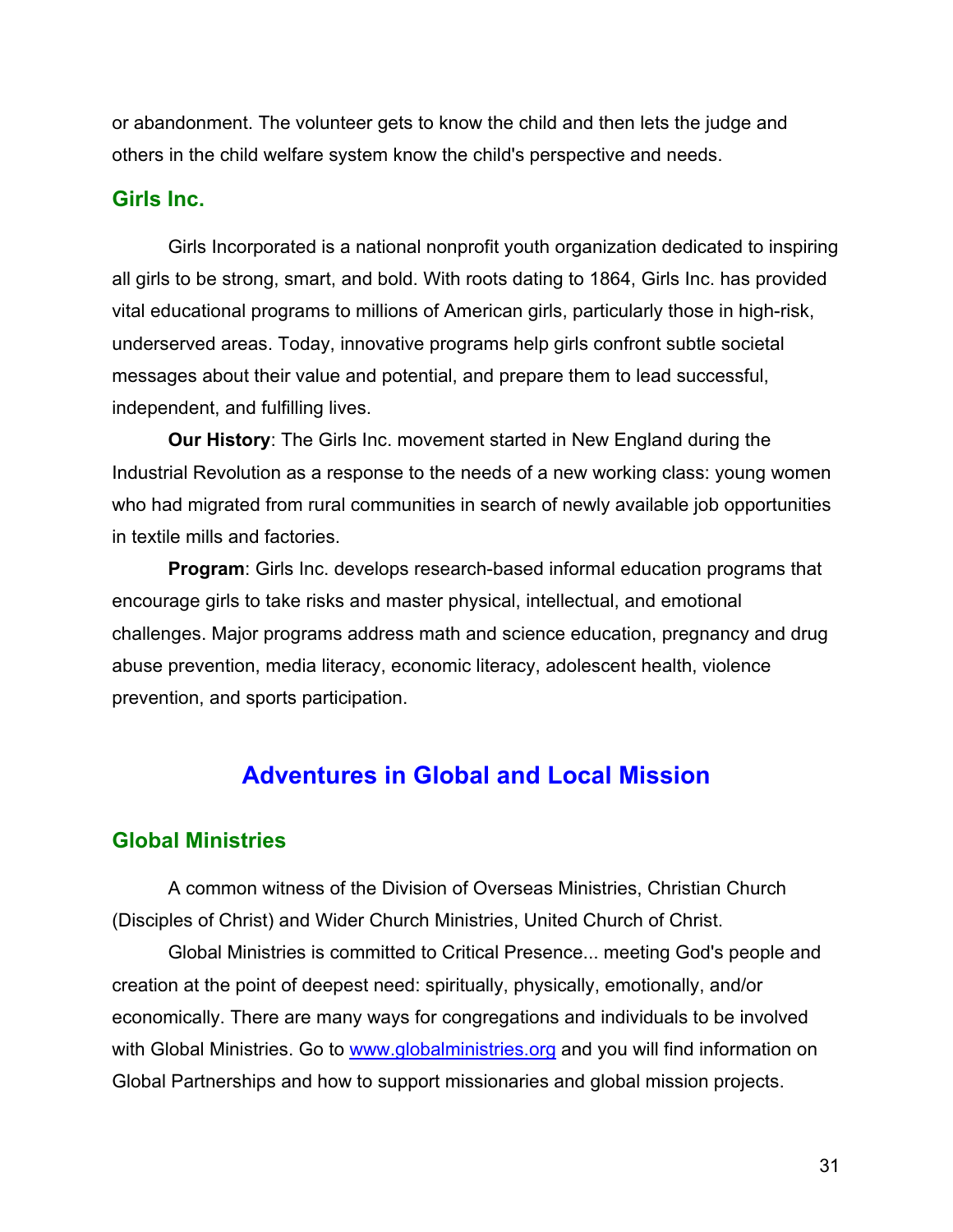### <span id="page-31-0"></span>**Inviting a Missionary to your Congregation**

#### **Making International Mission Come Alive**<sup>9</sup>

Missionary visits make what our church is doing in international mission through Global Ministries come alive.

How can your congregation receive a missionary visit? The Office for Missionary Relationships schedules most visits from missionaries through your regional office. If you wish to request a missionary visit, please contact your regional office to find out when a missionary is scheduled to be in your area. You may be surprised to learn that a missionary is expected in your area soon.

For more information please contact Office for Missionary Relationships, P.O. Box 1986, Indianapolis, IN 46206-1986, telephone: (317) 713-2571, Web site [www.globalministries.org.](www.globalministries.org)

# **Mission Trips**

### **Woman-To-Woman Worldwide**

Woman-To-Woman Worldwide is an opportunity to personalize mission in the life of congregations and regions by inviting women to participate in a travel experience in the country of study.

Woman-To-Woman Worldwide is a program coordinated and administered by ODW (Homeland Ministries) in conjunction with Global Ministries (a common witness of Disciples of Christ and United Church of Christ). The International Christian Women's Fellowship is the primary network through which W-T-W information is channeled.

Woman-To-Woman Worldwide responds to the call for church women to experience solidarity with one another, to affirm the unity of the church in Jesus Christ and to join the common struggle for justice and peace in the world today. These

<sup>&</sup>lt;sub>9</sub><br><sup>9</sup>Article by Bob Shebeck.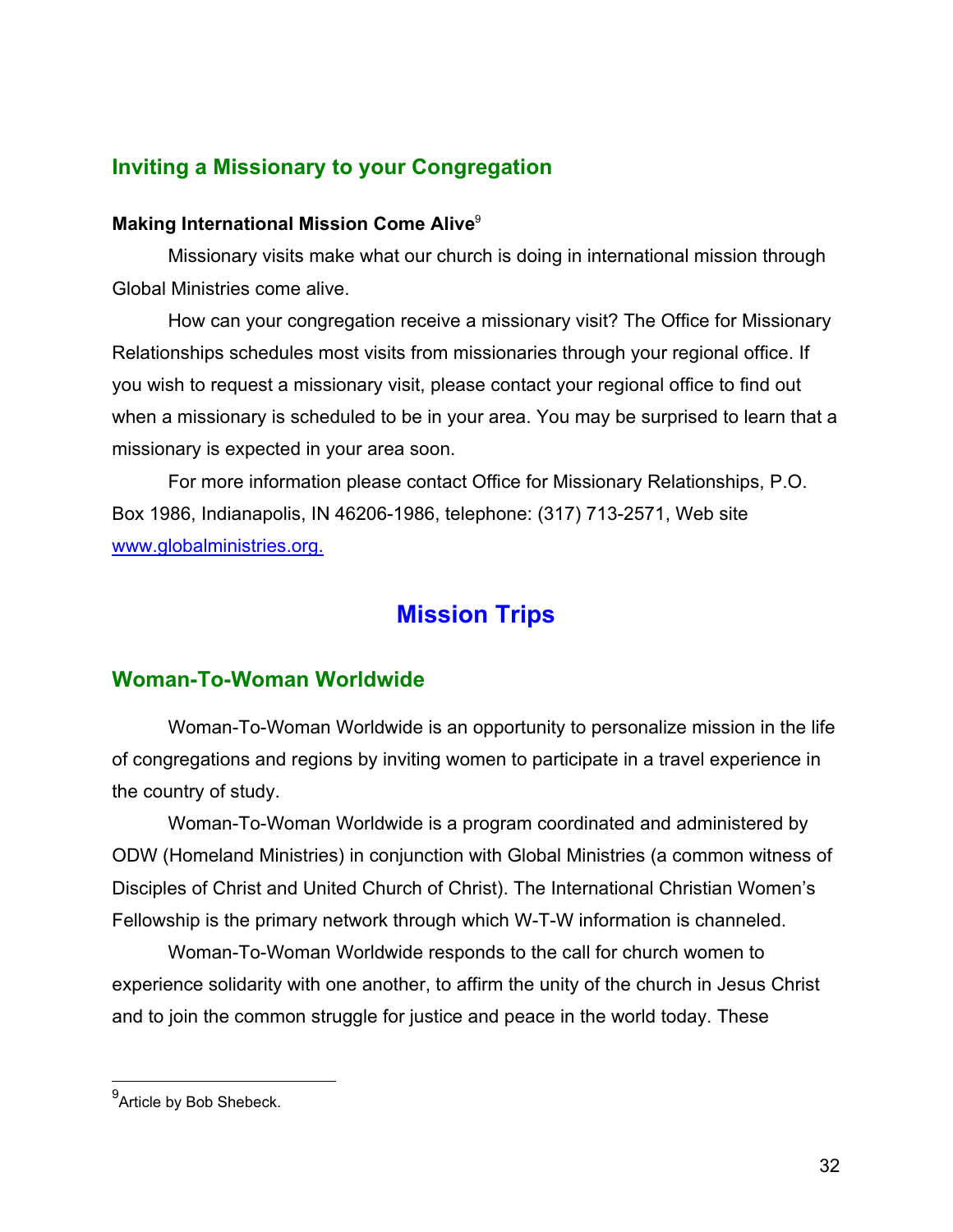<span id="page-32-0"></span>international, ecumenical and personal experiences encourage faithful women to identify and support their diverse ministries.

Woman-To-Woman Worldwide is designed to establish a network of "growing concentric circles of world proportion." (T.J. Liggett)

### **Woman-To-Woman Experiences**

- 1989 Philippines
- 1989 Northern Ireland & Scotland
- 1990 Costa Rica, Nicaragua & El Salvador
- 1991 Japan
- 1992 Haiti, Puerto Rico & Jamaica
- 1993 Zimbabwe
- 1994 Czech Republic, France, Germany & England
- 1995 Hong Kong & China
- 1996 Brazil
- 1997 Indonesia
- 1998 Cuba
- 1999 Mexico
- 2000 Vietnam
- 2001 The Sudan (canceled)
- 2002 India
- 2003 Colombia
- 2004 Kenya
- 2005 Korea

# **Women's Action Web (WAW)**



The purpose of the Women's Action Web is to

provide Disciples women with a leadership development event related to service and justice issues.